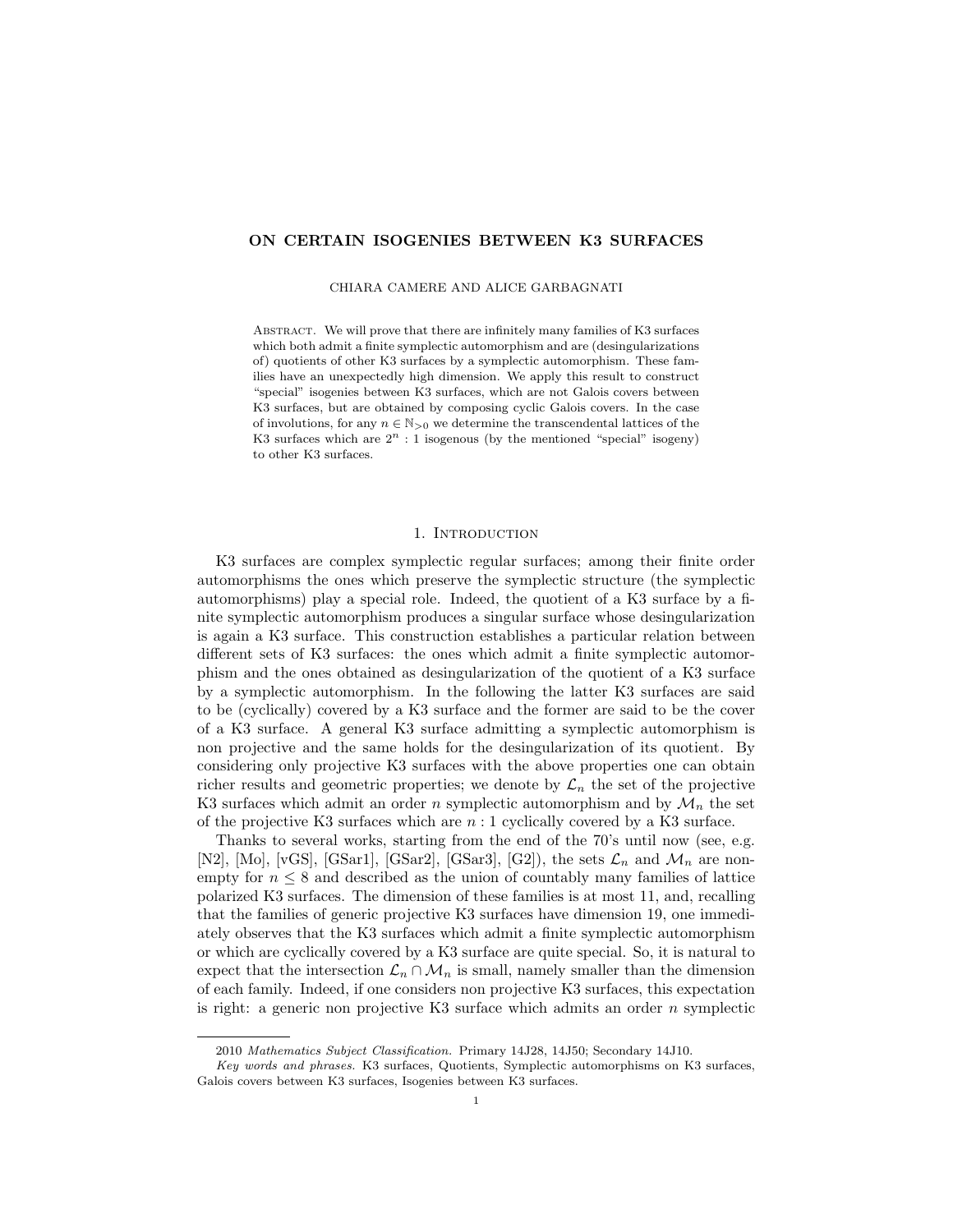automorphism is not  $n:1$  covered by another K3 surface and vice versa, as observed in Proposition 3.1. On the other hand, there is at least one known example of a family of K3 surfaces contained in  $\mathcal{L}_n \cap \mathcal{M}_n$ , given by the family of the K3 surfaces which admit an elliptic fibration with an  $n$ -torsion section (see Section 3.2). This family has codimension one in some irreducible components of  $\mathcal{L}_n$  and in some irreducible components of  $\mathcal{M}_n$ . The main result of this paper is to show that the intersection  $\mathcal{L}_n \cap \mathcal{M}_n$  has components of codimension 0 in both  $\mathcal{L}_n$  and  $\mathcal{M}_n$ .

Our purpose is to investigate more precisely the intersection between the two sets  $\mathcal{L}_n$  and  $\mathcal{M}_n$  and to relate it with the study of isogenies between K3 surfaces. In this paper, the term "isogeny between K3 surface" means a generically finite rational map between K3 surfaces, as in [I].

The quotient by a finite symplectic automorphism on a K3 surface  $X$  induces an isogeny between  $X$ , which admits the symplectic automorphism, and the K3 surface  $Y$  cyclically covered by  $X$ . The isogeny is birationally the quotient map, whose degree is the order of the automorphism. There are other isogenies between K3 surfaces, which are not quotient maps, see e.g. [I]. Here we discuss one such instance: given a K3 surface  $Z \in \mathcal{L}_n \cap \mathcal{M}_n$ , it induces an isogeny between two other K3 surfaces. Indeed, since  $Z \in \mathcal{M}_n$ , it is  $n:1$  covered by a K3 surface X; since  $Z \in \mathcal{L}_n$ , it is an n : 1 cover of a K3 surface Y. By composing these two n : 1 maps one obtains an  $n^2:1$  isogeny between X and Y. We will prove in Proposition 3.11 that generically this isogeny is not induced by a quotient map.

In Section 2 we recall some known results on the set  $\mathcal{L}_n$  of K3 surfaces admitting a symplectic automorphism of order  $n$  and on the set  $\mathcal{M}_n$  of the K3 surfaces  $n:1$ cyclically covered by a K3 surface. In Section 3 we obtain our main results on the intersection  $\mathcal{L}_n \cap \mathcal{M}_n$ . In particular in Theorem 3.9 we prove:

Main theorem For  $2 \le n \le 8$ , there are infinitely many irreducible components  $\mathcal Z$  of  $\mathcal L_n \cap \mathcal M_n$  such that  $\dim(\mathcal L_n) = \dim(\mathcal M_n) = \dim \mathcal Z$ ; any such  $\mathcal Z$  is an irreducible maximal dimensional component of both  $\mathcal{L}_n$  and  $\mathcal{M}_n$ .

In case  $n = 2$ , a more precise description of the relations among the components of  $\mathcal{L}_2$  and of  $\mathcal{M}_2$  is known and this allows us to obtain more specific results, contained in Section 3.6 (see Theorem 3.14 and Corollary 3.16). In particular, we describe countably many families of polarized K3 surfaces, such that there exists an isogeny between members of each family. The Néron–Severi groups and the transcendental lattices of all the surfaces involved in this isogeny are explicitly given.

In Section 3.4 we discuss an example of a K3 surface which is generic both in  $\mathcal{L}_2$  and in  $\mathcal{M}_2$ . As a consequence of our main theorem, it admits two different degree 4 pseudo-ample divisors, and thus two different projective models. We give explicitly the relations between these two degree 4 divisors, linking two geometric constructions contained in [vGS] .

Acknowledgements. Part of this project was realized while the first-named author was visiting the Max Planck Institute of Mathematics in Bonn, whose hospitality and financial support she gratefully acknowledges. We are grateful to Bert van Geemen for his enlightening suggestions and to Simon Brandhorst for his precious remarks. Finally we wish to thank the anonymous referee for all her/his valuable comments.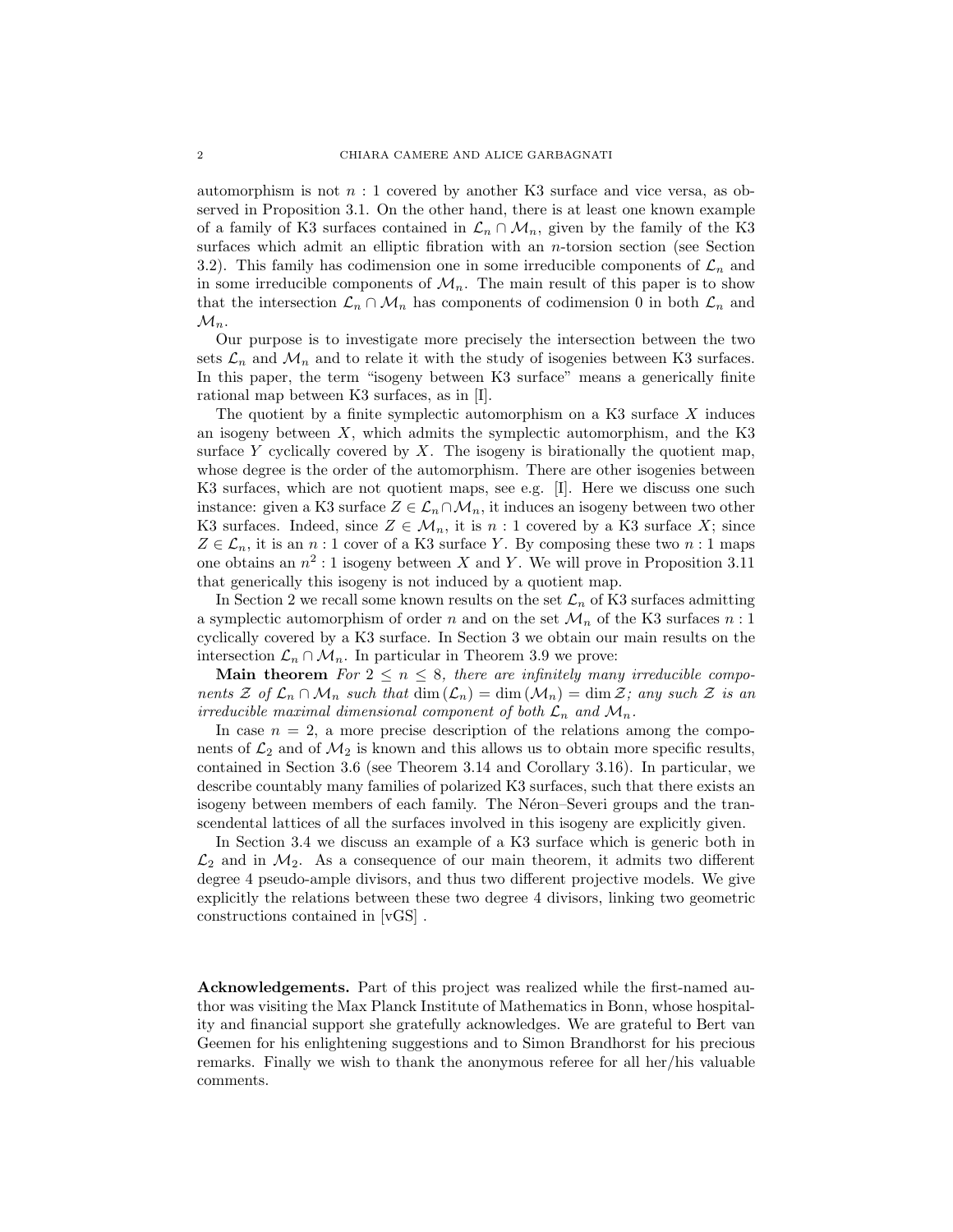#### 2. Preliminary results

We recall in this section some of the definitions and results on K3 surfaces, symplectic automorphisms on K3 surfaces and quotients of K3 surfaces by their automorphisms. In the following we work with complex surfaces.

## 2.1. Symplectic automorphisms and cyclic covers of K3 surfaces.

**Definition 2.1.** A K3 surface is a regular complex surface with trivial canonical bundle. If X is a K3 surface, we choose a generator of  $H^{2,0}(X)$ , (i.e. a symplectic form), we denote it by  $\omega_X$  and we call it the period of the K3 surface. The second cohomology group  $H^2(X,\mathbb{Z})$  of a K3 surface X equipped with the cup product is a lattice, isometric to a standard lattice which does not depend on X and is denoted by  $\Lambda_{K3} := U^{\oplus 3} \oplus E_8(-1)^{\oplus 2}$ .

The moduli space of K3 surfaces satisfying certain prescribed geometric properties can be often described in a lattice theoretic way by using the notion of R-polarized K3 surfaces, for certain lattices R. We introduce the following notion and notation.

**Definition 2.2.** Given an even lattice R which admits a primitive embedding in  $\Lambda_{K3}$ , we denote by  $\mathcal{P}(R)$  the moduli space of isomorphism classes of R-polarized K3 surfaces, i.e. of those  $K3$  surfaces  $X$  for which there exists a primitive embedding  $R \subset NS(X)$ . Moreover, we will write  $A \leq B$  in order to say that B is an overlattice of finite index of A.

We warn the reader that this notion of lattice polarization does not imply the presence of an ample polarization as usual in algebraic geometry; nevertheless we need to work in this generality, as it is done in the seminal paper  $[N2]$  (see  $[N2]$ , Section 2, §4]).

**Definition 2.3.** Let X be a K3 surface, and  $\omega_X$  its period. An automorphism  $\sigma$ of X is said to be symplectic if  $\sigma^*(\omega_X) = \omega_X$ .

One of the main results on symplectic automorphisms on K3 surfaces is that the quotient of a K3 surface by a symplectic automorphism is still a K3 surface, after a birational transformation which resolves the singularities of the quotient.

**Proposition 2.4.** ([N2]) Let X be a K3 surface and  $\sigma \in Aut(X)$  a finite automorphism of X. Then the minimal smooth surface Y birational to  $X/\sigma$  is a K3 surface if and only if  $\sigma$  is symplectic.

**Definition 2.5.** We will say that a K3 surface Y is  $n : 1$  cyclically covered by a K3 surface, if there exists a pair  $(X, \sigma)$  such that X is a K3 surface,  $\sigma$  is an automorphism of order n of X and Y is birational to  $X/\sigma$ .

The first mathematician who worked on symplectic automorphisms of finite order on K3 surfaces and who established the fundamental results on these automorphisms was Nikulin, in [N2]. We summarize in Theorem 2.8 and Theorem 2.10 the main results obtained in his paper, but first we recall some useful information and definitions.

If  $\sigma$  is a symplectic automorphism on X of order n, its linearization near the points with non trivial stabilizer is given by a  $2\times 2$  diagonal matrix with determinant 1 and thus it is of the form  $diag(\zeta_n^a, \zeta_n^{n-a})$  for  $1 \le a \le n-1$  and  $\zeta_n$  an n-th primitive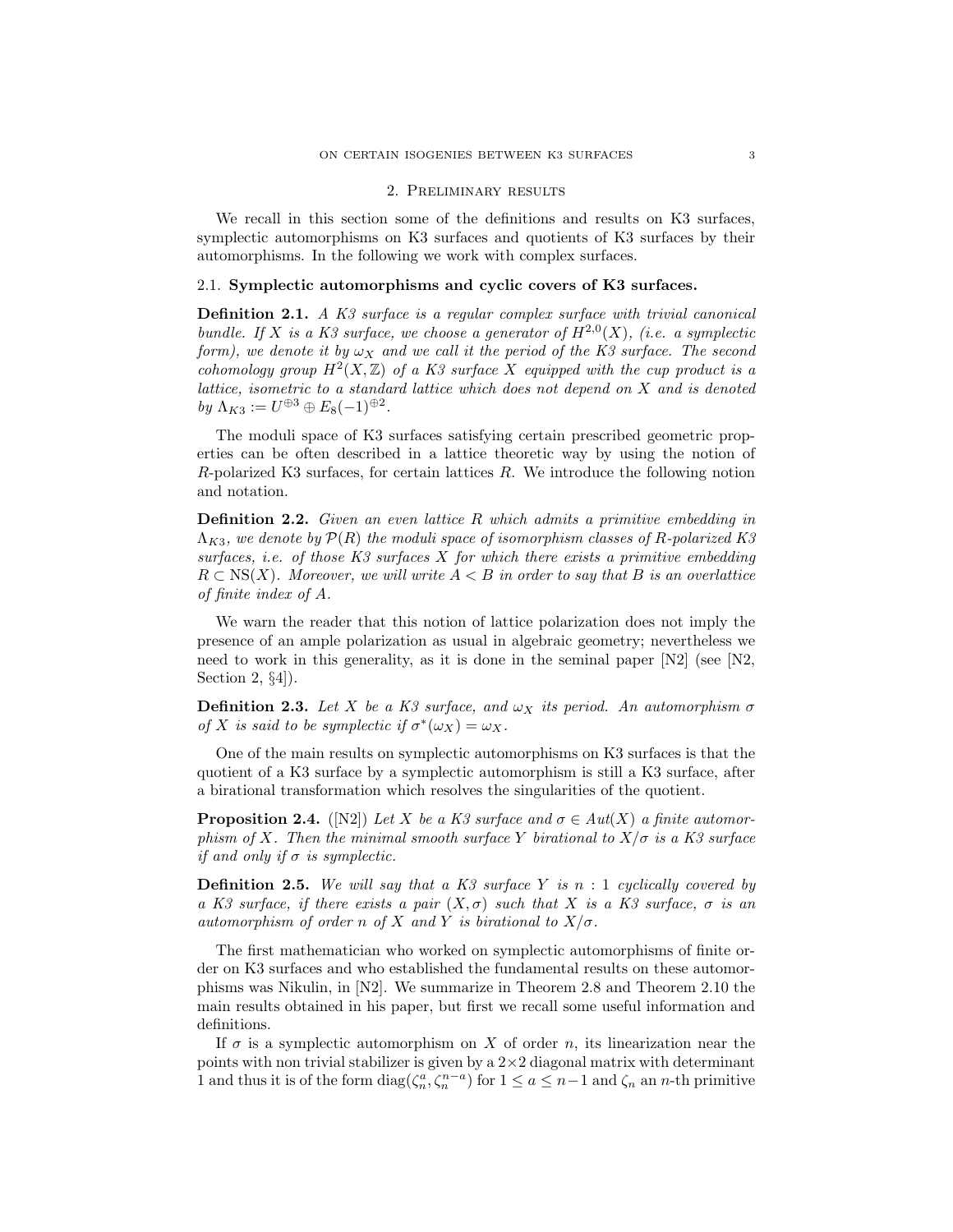root of unity. The points with non trivial stabilizer are isolated fixed points and the quotient  $X/\sigma$  has isolated singularities, all of type  $A_{m_i}$  where  $m_j + 1$  divides n. In particular the surface  $Y$ , which is the minimal surface resolving the singularities of  $X/\sigma$ , contains a configuration of smooth rational curves  $M_i$  arising from the desingularization of  $X/\sigma$ . This configuration depends only on n (and not on X and σ), see [N2, Section 5]. The classes of the curves  $M_i$  span the lattice  $\mathbb{E}_n$  described in the following table (see [N2, Section 5]):

| $\boldsymbol{\iota}$ |                |            |                    |   |                                      |     |                      |
|----------------------|----------------|------------|--------------------|---|--------------------------------------|-----|----------------------|
| $\pi$                | っこ<br>◡<br>. . | ◡<br>$\pi$ | $\pi$<br>ىك<br>. . | . | .<br>. .<br>$\overline{\phantom{a}}$ | . . | . .<br>. .<br>J<br>◡ |

Since Y is the minimal model of  $X/\sigma$ ,  $\mathbb{E}_n \subset \text{NS}(Y)$ . In [N2, Section 6], it is proved that  $\mathbb{E}_n$  is not primitive inside  $NS(Y)$  and that the minimal primitive sublattice of  $NS(Y)$  containing  $\mathbb{E}_n$  depends only on n. This motivates the following definition.

**Definition 2.6.** Let Y be a K3 surface,  $n:1$  cyclically covered by a K3 surface. The minimal primitive sublattice of  $NS(Y)$  containing the lattice  $\mathbb{E}_n$  is denoted by  $\mathbb{M}_n$ .

**Definition 2.7.** (See [N2, Definition 4.6]) Let  $\sigma$  be an order n automorphism of a K3 surface X. We will say that its action on the second cohomology group is essentially unique if there exists an isometry  $g_n : \Lambda_{K3} \longrightarrow \Lambda_{K3}$  of order n of  $\Lambda_{K3}$ such that for every pair  $(X, \sigma)$ , there exists an isometry  $\varphi : H^2(X, \mathbb{Z}) \to \Lambda_{K3}$  such that  $\sigma^* = \varphi^{-1} \circ g_n \circ \varphi$ .

**Theorem 2.8.** Let X be a K3 surface and  $\sigma$  a finite symplectic automorphism of X of order n. Then

- $2 \le n \le 8$  (see [N2, Theorem 6.3]);
- the singularities of  $X/\sigma$  depend only on n (see [N2, Section 5]);
- the isometry class of the lattice  $\mathbb{M}_n$  depends only on n and  $\mathbb{M}_n$  is an overlattice of index n of the lattice  $\mathbb{E}_n$  spanned by the curves arising from the desingularization of the quotient  $X/\sigma$  (see [N2, Theorem 6.3]);
- the action of  $\sigma^*$  on  $H^2(X,\mathbb{Z})$  is essentially unique (see [N2, Theorem 4.7]) and thus the isometry classes of the lattices  $H^2(X,\mathbb{Z})^{\sigma^*}$  and  $(H^2(X,\mathbb{Z})^{\sigma^*})^{\perp}$ depend only on n.
- The lattice  $(H^2(X,\mathbb{Z})^{\sigma})^{\perp}$  is primitively embedded in NS(X) (see [N2, Lemma 4.2]) and rank  $((H^2(X,\mathbb{Z})^{\sigma})^{\perp}) = \text{rank}(\mathbb{M}_n)$  (see [N2, Formula (8.12)]).

**Definition 2.9.** Let X be a K3 surface with a symplectic automorphism  $\sigma$  of order n. Since the action of  $\sigma^*$  on  $H^2(X,\mathbb{Z})$  is essentially unique, the lattice  $(H^2(X,\mathbb{Z})^{\sigma^*})^{\perp}$  is isometric to  $(\Lambda_{K3}^{g_n})^{\perp}$  (with the notation of Definition 2.7) and we denote it by  $\Omega_n$ .

For every admissible *n* the lattices  $\Omega_n$  were computed: in [Mo] if  $n = 2$ ; in [GSar1] if *n* is an odd prime; in [GSar3] if *n* is not a prime.

The lattices  $\mathbb{M}_n$  were computed for every admissible n in [N2, Theorems 6.3 and 7.1].

The lattices  $\Omega_n$  and  $\mathbb{M}_n$  characterize the K3 surfaces admitting a symplectic automorphism of order n or a  $n : 1$  cyclic cover by a K3 surface respectively; indeed, the following two results hold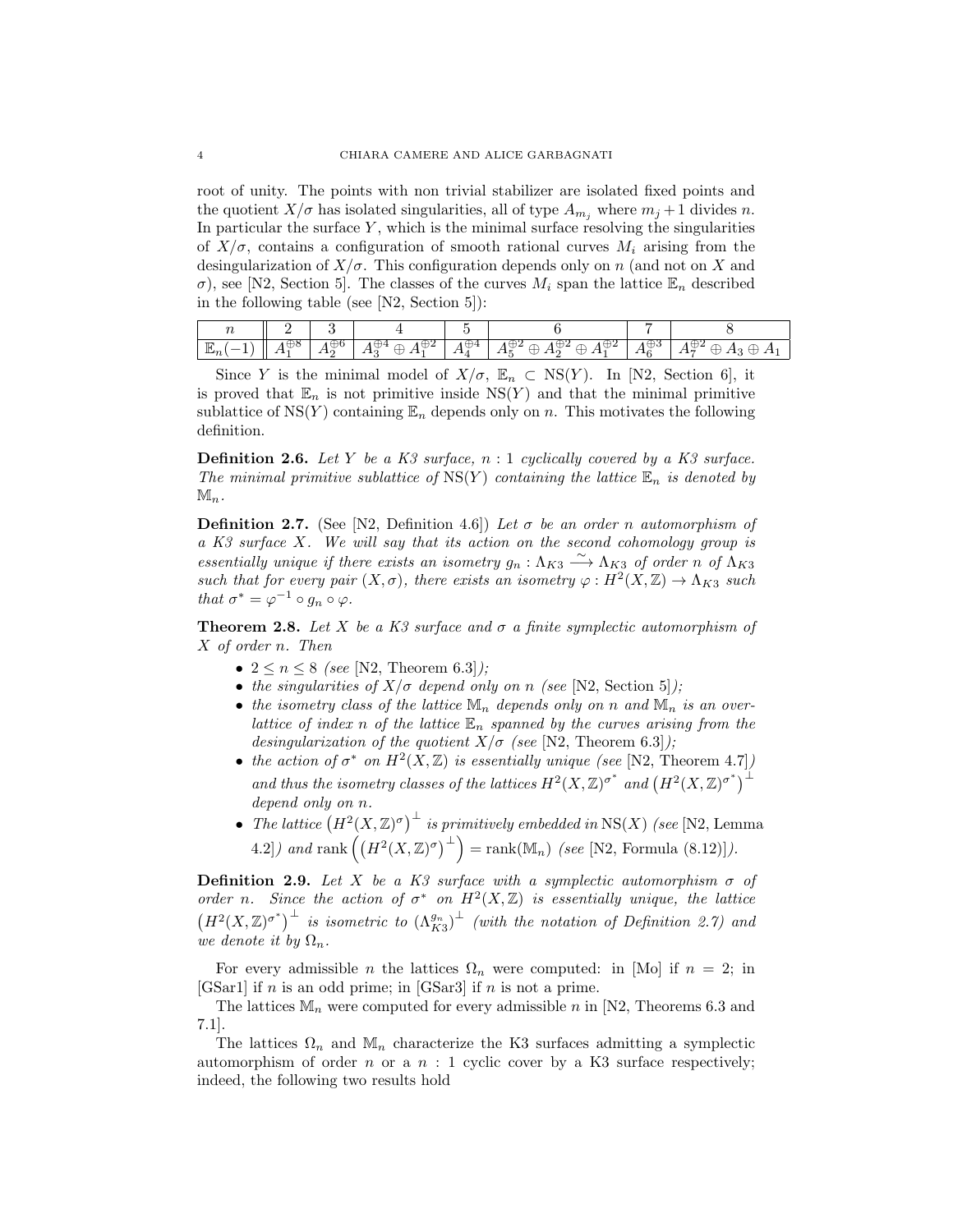**Theorem 2.10.** (See [N2, Theorems 4.15 and 2.10]) A K3 surface X admits a symplectic automorphism of order n if and only if  $\Omega_n$  is primitively embedded in  $NS(X)$ .

The moduli space of the K3 surfaces (not necessarily projective) admitting a symplectic automorphism of order n is  $\mathcal{P}(\Omega_n)$ , which is irreducible of dimension  $20 - \operatorname{rank}(\Omega_n)$ .

*Proof.* From [N2, Theorem 4.15],  $\Omega_n$  is primitively embedded in NS(X) if and only if X admits a symplectic automorphism of order n. The lattice  $\Omega_n$  does not contain classes with self intersection equal to  $-2$ , see [N2, Theorem 4.3 b)]. It follows from [N2, Theorem 2.10], that  $\mathcal{P}(\Omega_n)$  is connected. The image of  $\mathcal{P}(\Omega_n)$  via the period map (see [Huy1, Chapter 6] for the definition and an extensive survey) is an irreducible set thus  $\mathcal{P}(\Omega_n)$  itself is an irreducible complex space.

Theorem 2.11. (See [N2, Section 8]; for projective cases [GSar2, Proposition 2.3] for the case  $n = 2$  and [G2, Theorem 5.2] for  $2 < n \leq 8$ ). A K3 surface Y is  $n:1$  cyclically covered by a K3 surface if and only if  $\mathbb{M}_n$  is primitively embedded in  $NS(Y)$ .

The moduli space of the K3 surfaces (not necessarily projective) admitting an n : 1 cyclic cover by a K3 surface is  $\mathcal{P}(\mathbb{M}_n)$ , and it has dimension 20 – rank $(\mathbb{M}_n)$ .

**Remark 2.12.** The lattice  $\mathbb{M}_n$  contains classes with square  $-2$ , thus by [N2, Theorem 2.10, the space  $\mathcal{P}(\mathbb{M}_n)$  is not necessarily connected, and has at most a finite number of connected components.

Inside the 20-dimensional space of all complex K3 surfaces, the Noether–Lefschetz *locus* is defined as the locus of those K3 surfaces X with non-trivial  $NS(X)$ ; it is a countable union of smooth codimension one subsets. In particular, the algebraic part of the Noether–Lefschetz locus is the union of all the families  $\mathcal{P}(\langle 2d \rangle)$  with  $d > 0$ , and it is the set of projective K3 surfaces.

In analogy, the intersection of  $\mathcal{P}(\Omega_n)$ , respectively of  $\mathcal{P}(\mathbb{M}_n)$ , with the algebraic part of the Noether–Lefschetz locus is given by the union of countably many subsets of codimension one (since  $\Omega_n$  and  $\mathbb{M}_n$  are negative definite lattices), giving the subset of projective K3 surfaces inside  $\mathcal{P}(\Omega_n)$ , respectively  $\mathcal{P}(\mathbb{M}_n)$ .

**Corollary 2.13.** Let X be a projective  $K3$  surface admitting a symplectic automorphism of order n. Then  $\rho(X) \geq 1 + \text{rank}(\Omega_n)$  and if  $\rho(X) = 1 + \text{rank}(\Omega_n)$ , then NS(X) is an overlattice of finite index (possibly 1) of  $\langle 2d \rangle \oplus \Omega_n$ , for a certain  $d \in \mathbb{N}_{>0}$ , such that  $\Omega_n$  is primitively embedded in this overlattice.

Let Y be a projective K3 surface  $n:1$  cyclically covered by a K3 surface. Then  $\rho(Y) \geq 1 + \text{rank}(\mathbb{M}_n)$  and if  $\rho(Y) = 1 + \text{rank}(\mathbb{M}_n)$ , then  $\text{NS}(Y)$  is an overlattice of finite index (possibly 1) of  $\langle 2e \rangle \oplus \mathbb{M}_n$ , for a certain  $e \in \mathbb{N}_{>0}$ , such that  $\mathbb{M}_n$  is primitively embedded in this overlattice.

*Proof.* Since X admits a symplectic automorphism of order n,  $\Omega_n$  is primitively embedded in NS $(X)$ . Since  $\Omega_n$  is negative definite and X is projective, the orthogonal complement to  $\Omega_n$  in NS(X) contains a class with positive self intersection, in particular it is non empty. So  $\rho(X) \geq 1 + \text{rank}(\Omega_n)$  and  $\langle 2d \rangle \oplus \Omega_n$  is embedded in  $NS(X)$ . Similarly one obtains the result for  $\rho(Y)$  and  $NS(Y)$ .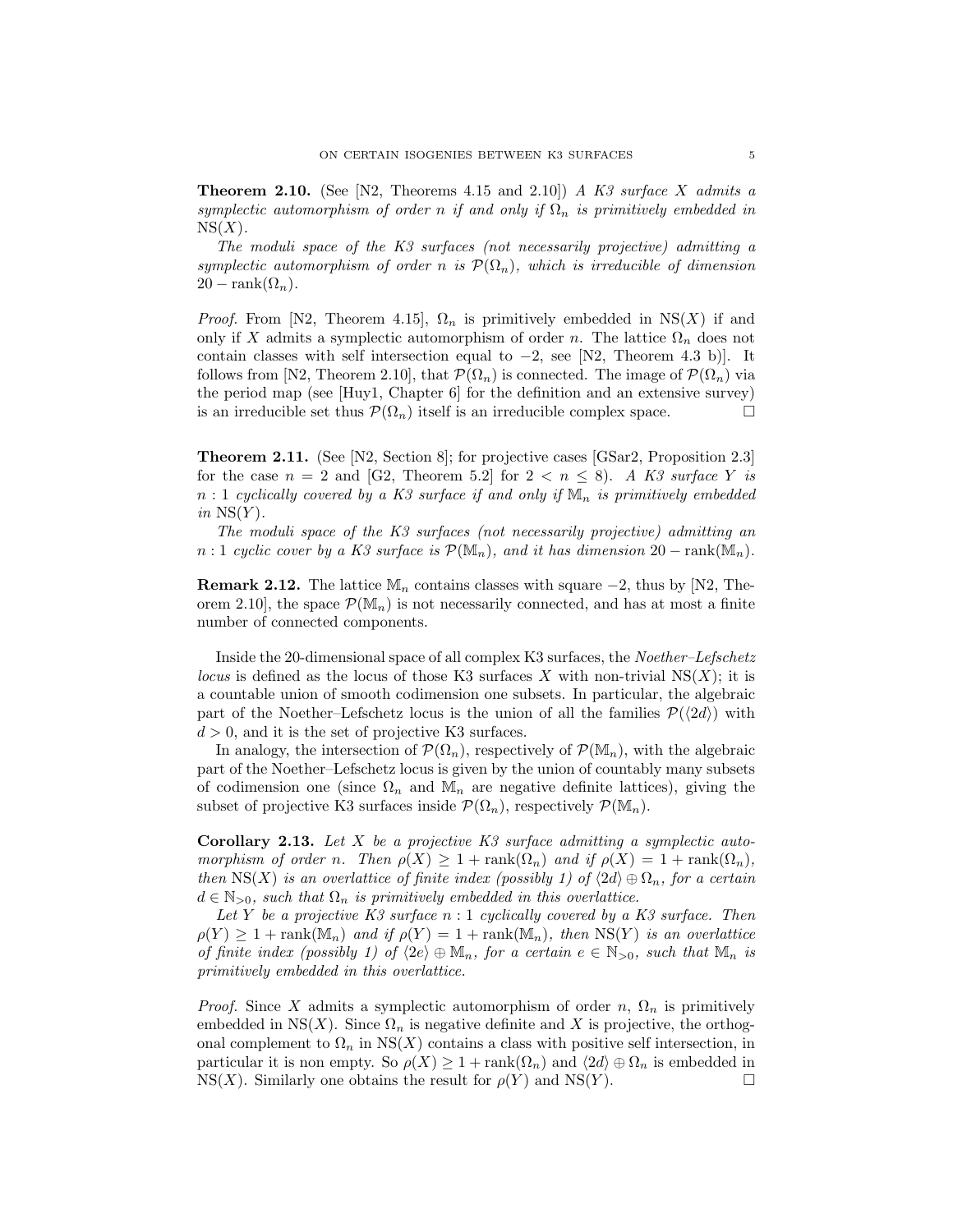Definition 2.14. We define the following sets of K3 surfaces (which are subsets of the moduli space of K3 surfaces):

 $\mathcal{L}_n^{\mathbb{C}}$  $\mathcal{L}^{\mathbb{C}}_n := \{ \text{Complex } K3 \text{ surfaces which admit a symplectic automorphism } \sigma \text{ of order } n \}/ \cong$ 

 $\mathcal{L}_n := \{ Projective K3 surfaces which admit a symplectic automorphism \sigma \ of order n \} / \cong$ 

 $\mathcal{M}_n^{\mathbb{C}} := \{ \text{Complex K3 surfaces which admit an } n : 1 \text{ cyclic cover by a K3 surface} \} / \cong$ 

 $\mathcal{M}_n := \{ Projective K3 surfaces which admit an n:1 cyclic cover by a K3 surface \} / \cong$ 

where  $\cong$  denotes the equivalence relation given by isomorphism between two K3 surfaces.

By Theorems 2.10 and 2.11, the sets  $\mathcal{L}_n^{\mathbb{C}}$  and  $\mathcal{M}_n^{\mathbb{C}}$  are two moduli spaces of (lattice polarized) K3 surfaces, both of dimension  $20 - \text{rank}(\Omega_n) = 20 - \text{rank}(\mathbb{M}_n)$ . The situation is more intricate in the projective case, as shown by the following corollaries.

**Corollary 2.15.** The set  $\mathcal{L}_n$  is the following union of countably many components:

$$
\mathcal{L}_n = \bigcup_{d \in \mathbb{N}_{>0}} \left( \bigcup_{\substack{(\langle 2d \rangle \oplus \Omega_n) < R \\ \Omega_n \subset R \text{ prim.}}} \mathcal{P}(R) \right).
$$

All the components  $\mathcal{P}(R)$  of  $\mathcal{L}_n$  are equidimensional and have dimension 19 − rank $(\Omega_n)$ .

The set  $\mathcal{M}_n$  is the following union of countably many components:

$$
\mathcal{M}_n = \bigcup_{e \in \mathbb{N}_{>0}} \left( \bigcup_{\substack{(\langle 2e\rangle \oplus \mathbb{M}_n) < R \\ \mathbb{M}_n \subset R \text{ prim.}}} \mathcal{P}(R) \right).
$$

All the components are equidimensional and have dimension  $19 - \text{rank}(\mathbb{M}_n) =$  $19 - \text{rank}(\Omega_n)$ .

*Proof.* Let R be an overlattice of finite index of  $\langle 2d \rangle \oplus \Omega_n$  such that there exists a primitive embedding of  $\Omega_n$  in R. If X is a K3 surface such that R is primitively embedded in  $NS(X)$ , then  $\Omega_n$  is primitively embedded in  $NS(X)$  and thus X admits a symplectic automorphism of order  $n$ , by Theorem 2.10. Vice versa, if a projective K3 surface X admits a symplectic automorphism of order  $n$ , then there exists a  $d \in \mathbb{N}_{>0}$  such that  $\langle 2d \rangle \oplus \Omega_n$  is embedded in NS(X), and an overlattice R of  $\langle 2d \rangle \oplus \Omega_n$  is primitively embedded in NS(X). So one can describe the set  $\mathcal{L}_n$  as union of families  $\mathcal{P}(R)$  of R-polarized K3 surfaces, where R is a proper overlattice of index r (possibly 1) of  $\langle 2d \rangle \oplus \Omega_n$  for a certain  $d \in \mathbb{N}_{>0}$ . There are countably many lattices  $\langle 2d \rangle \oplus \Omega_n$  and each of them has a finite number of overlattices of finite index. So  $\mathcal{L}_n$  is the union of countably many families of R-polarized K3 surfaces. The dimension of each of these families is  $20 - \text{rank}(R) = 20 - (1 + \text{rank}(\Omega_n))$ . This concludes the proof for the set  $\mathcal{L}_n$ .

The proof for  $\mathcal{M}_n$  is similar, but one has to use Theorem 2.11 instead of Theorem 2.10.  $\Box$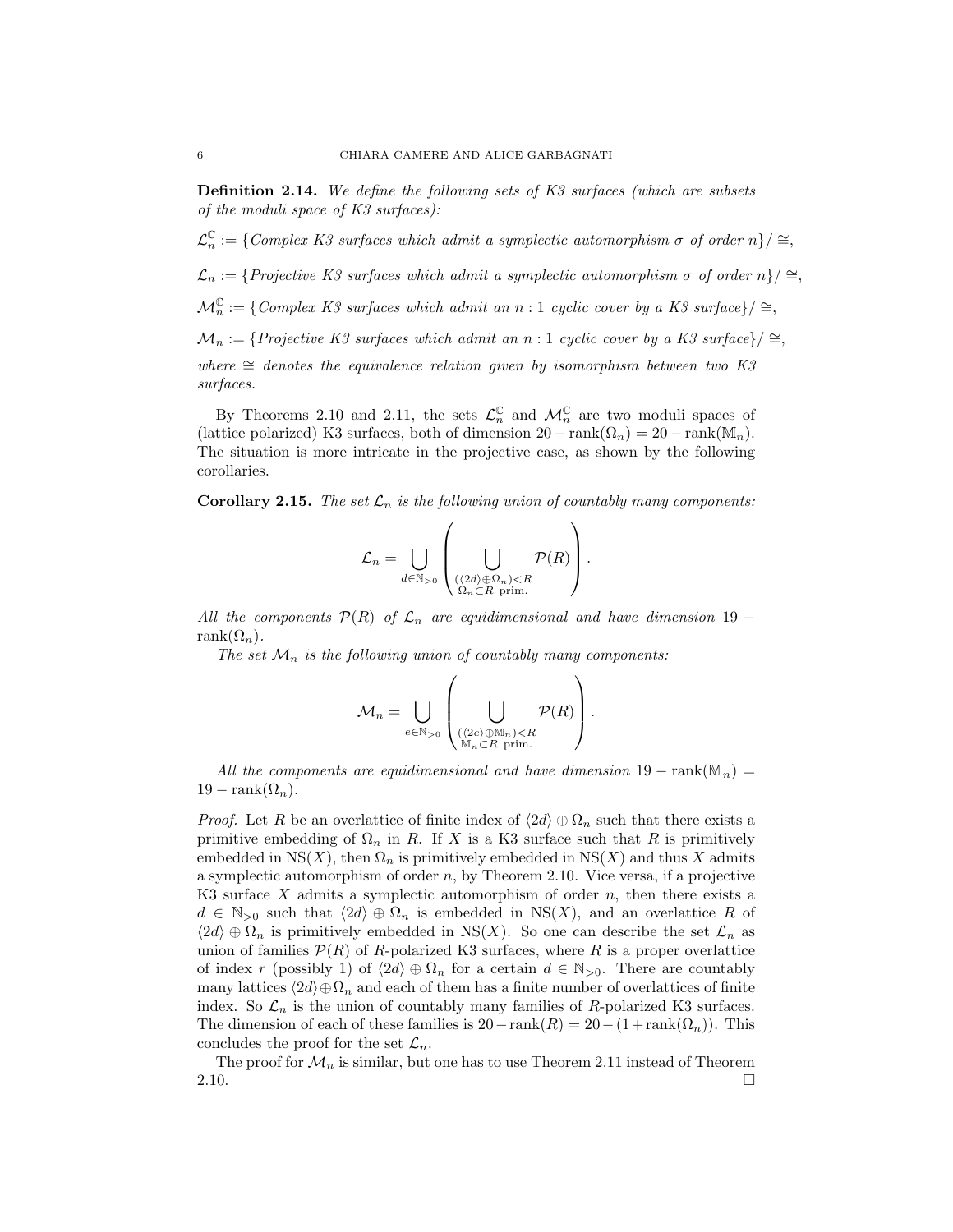By the previous corollary one observes that the lattices  $\langle 2d \rangle \oplus \Omega_n$  and  $\langle 2e \rangle \oplus \mathbb{M}_n$ play a central role in the description of the families of projective K3 surfaces with symplectic automorphism and with cyclic K3 cover respectively. So we give the following definition

**Definition 2.16.** For each  $2 \le n \le 8$  and each  $d \in \mathbb{N}$ ,  $d \ge 1$ , we denote by  $L_{d,n}$ the lattice  $\langle 2d \rangle \oplus \Omega_n$ . For each  $2 \leq n \leq 8$  and each  $e \in \mathbb{N}, e \geq 1$ , we denote by  $M_{e,n}$  the lattice  $\langle 2e \rangle \oplus \mathbb{M}_n$ .

2.2. Involutions. When  $n = 2$  one can give a more precise description of  $\mathcal{L}_2$  and  $\mathcal{M}_2$ , since one is able to determine precisely all the overlattices of  $L_{d,2}$  and  $M_{e,2}$ which can be used to define the components of these two sets.

**Proposition 2.17.** [vGS, Propositions 2.2 and 2.3] (a) The lattice  $\Omega_2$  is isometric to  $E_8(-2)$  and in particular its rank is 8 so if  $X \in \mathcal{L}_2$ , then its Picard number is  $\rho(X) \geq 9$ .

(b) There exists an even overlattice of index two of  $L_{d,2}$  in which  $\Omega_2$  is primitively embedded if and only if  $d \geq 1$  is even. In this case, this lattice is unique up to isometry and denoted by  $L'_{d,2}$ .

(c) If  $X \in \mathcal{L}_2$  and  $\rho(X) = 9$ , then  $NS(X)$  is isometric either to  $L_{d,2}$  or to  $L'_{d,2}$ for a certain  $d \geq 1$ .

(d)

$$
\mathcal{L}_2 = \bigcup_{d \in \mathbb{N}_{>0}} \mathcal{P}(L_{d,2}) \cup \bigcup_{d \in 2\mathbb{N}, d>0} \mathcal{P}(L'_{d,2}).
$$

**Proposition 2.18.** (a) The lattice  $\mathbb{M}_2$  has rank 8, so if  $Y \in \mathcal{M}_2$ , then its Picard number is  $\rho(Y) \geq 9$ .

(b) There exists an even overlattice of index two of  $M_{e,2}$  in which  $\mathbb{M}_2$  is primitively embedded if and only if  $e \geq 1$  is even. In this case, this lattice is unique up to isometry and denoted by  $M'_{e,2}$ .

(c) If  $Y \in \mathcal{M}_2$  and  $\rho(Y) = 9$ , then NS(Y) is isometric either to  $M_{e,2}$  or to  $M'_{e,2}$ for a certain  $e \geq 1$ .

(d)

$$
\mathcal{M}_2 = \bigcup_{e \in \mathbb{N}_{>0}} \mathcal{P}(M_{e,2}) \cup \bigcup_{e \in 2\mathbb{N}, e > 0} \mathcal{P}(M'_{e,2}).
$$

*Proof.* (a) is proved by Nikulin,  $[N2, P$ roposition 7.1, (b) is proved in  $[GSar2,$ Proposition 2.2], (c) in [GSar2, Proposition 2.1], (d) follows from Corollary 2.15 and from  $(c)$ .

We observe that in the literature the lattice  $M_2$  is often called "Nikulin lattice" and the K3 surfaces contained in  $\mathcal{M}_2$  are often called "Nikulin surfaces".

The main result which is known for involutions and is still to be proved in the more general case of symplectic automorphisms of order  $n$  is the explicit relation between the Néron–Severi group of a K3 surface which admits a symplectic involution and the Néron–Severi group of the K3 surface which is the desingularization of its quotient.

**Proposition 2.19.** ([GSar2, Corollary 2.2]) Let X be a K3 surface with a symplectic involution  $\sigma$  and Y be the minimal resolution of  $X/\sigma$ . Then:

- NS(X)  $\simeq L_{e,2}$  if and only if NS(Y)  $\simeq M'_{2e,2}$
- $NS(X) \simeq L'_{2e,2}$  if and only if  $NS(Y) \simeq M_{e,2}$ .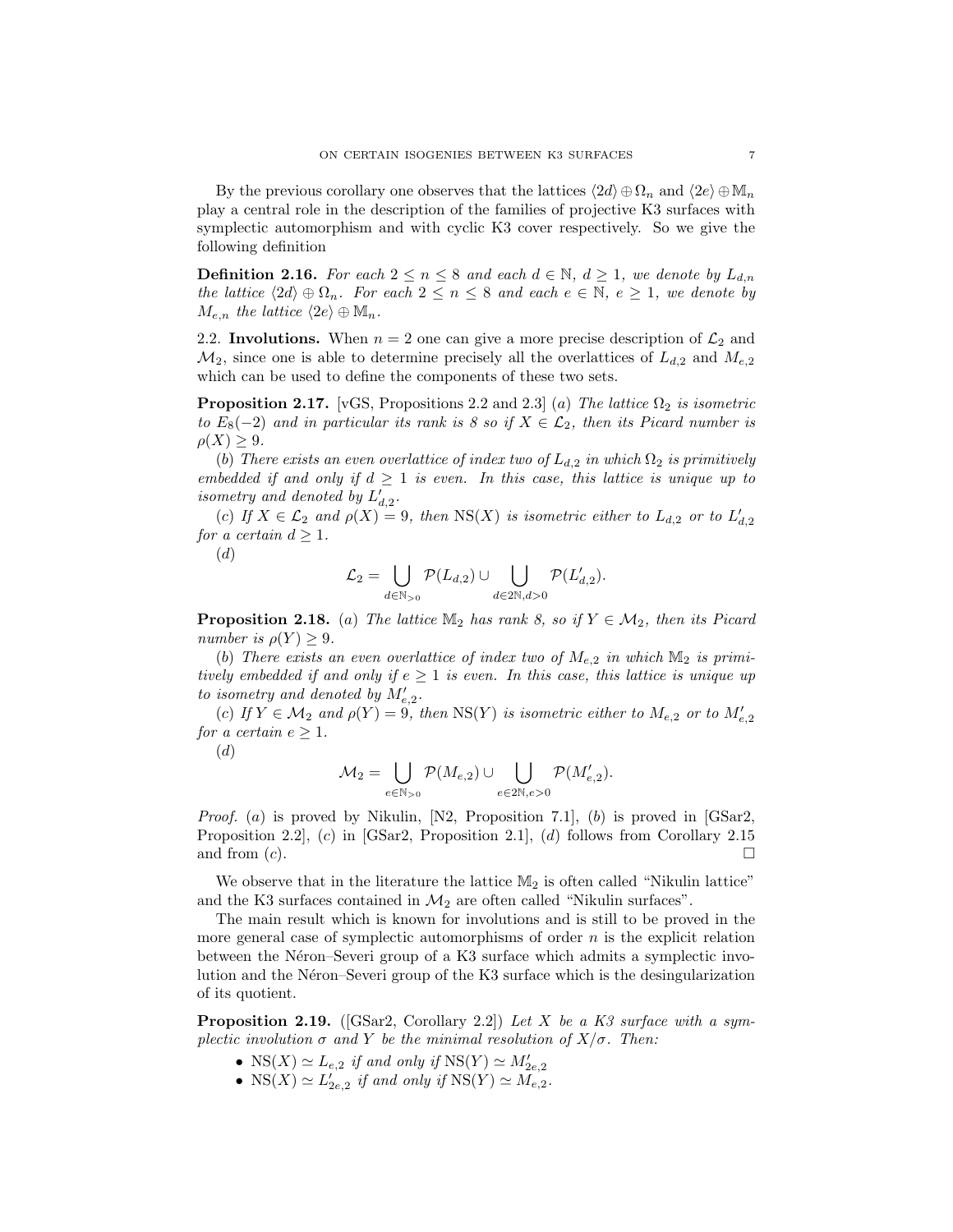2.3. Isogenies between K3 surfaces. The following definition was first given by Inose in [I] in the case of K3 surfaces with Picard number 20.

**Definition 2.20.** Let X and Y be two K3 surfaces. We say that X and Y are isogenous if there exists a rational map of finite degree between  $X$  and  $Y$ . This map is said to be an isogeny between  $X$  and  $Y$  and if it is generically of degree  $n$ , the map is said to be an isogeny of degree n.

The easiest construction of an isogeny between K3 surfaces is given by the quotient by a finite symplectic automorphism, i.e. if  $X$  is a K3 surface admitting a symplectic automorphism  $\sigma$  of order n, then the quotient map induces an isogeny of degree n between X and Y, the minimal model of  $X/\sigma$ . So if  $X \in \mathcal{L}_n$ , then there exists  $Y \in \mathcal{M}_n$  which is isogenous to X with an isogeny of degree n. Similarly if  $Y \in \mathcal{M}_n$ , then there exists a K3 surface  $X \in \mathcal{L}_n$  which is isogenous to Y with an isogeny  $X \dashrightarrow Y$  of degree n.

There exist however isogenies between K3 surfaces which are not induced by the quotient by a finite group of symplectic automorphisms: an example is given by isogenous Kummer surfaces constructed from Abelian surfaces related by an isogeny, as in [I, Proof of Thm 2], under the additional assumption that the degree is a prime  $p > 7$ , (see also [BSV, Example 6.5]).

2.4. Remarks on Hodge isogenies between K3 surfaces. Definition 2.20 is not the only notion of isogeny existing in the literature: to distinguish between the two definitions, we will talk here of Hodge isogeny for the notion used for example in [Bu, Huy2].

**Definition 2.21.** Let X and Y be two K3 surfaces. We say the X and Y are Hodge isogenous if there exists a rational Hodge isometry between  $H^2(X, \mathbb{Q})$  and  $H^2(Y,\mathbb{Q})$ .

Hodge isogenous K3 surfaces have been studied since foundational work of [M1] and  $[N3]$ , also in relation with Safarevič's conjecture  $[\text{Sal}$  about algebraicity of correspondences on K3 surfaces.

In [BSV, Prop. 3.1], the authors give a comparison between the notion of isogeny and of Hodge isogeny:

**Proposition 2.22.** If  $\varphi : X \dashrightarrow Y$  is an isogeny of degree n, n is not a square and the rank of the transcendental lattices  $T_X$  and  $T_Y$  is odd,  $\varphi$  is never a Hodge isogeny.

This follows from the fact that, under these assumptions, there cannot exist any isometry  $T_X \otimes \mathbb{Q} \simeq T_Y \otimes \mathbb{Q}$ . The transcendental lattice  $T_X$  of the very general K3 surface  $X \in \mathcal{L}_n$  has always odd rank (see Theorem 3.9); by Proposition 2.22 if n is not a square, so if  $n \neq 4$ , the surface X is never Hodge isogenous to the minimal resolution of its quotient. The assumption on the degree  $n$  is in particular due to the following straightforward fact:

**Lemma 2.23.** For any lattice T and any integer  $n \in \mathbb{N}$ , there exists an isometry  $T \otimes \mathbb{Q} \simeq T(n^2) \otimes \mathbb{Q}.$ 

**Proposition 2.24.** For any  $n \in \mathbb{N}$ , if  $\varphi : X \dashrightarrow Y$  is an isogeny of degree  $n^2$ , then X and Y are Hodge isogenous.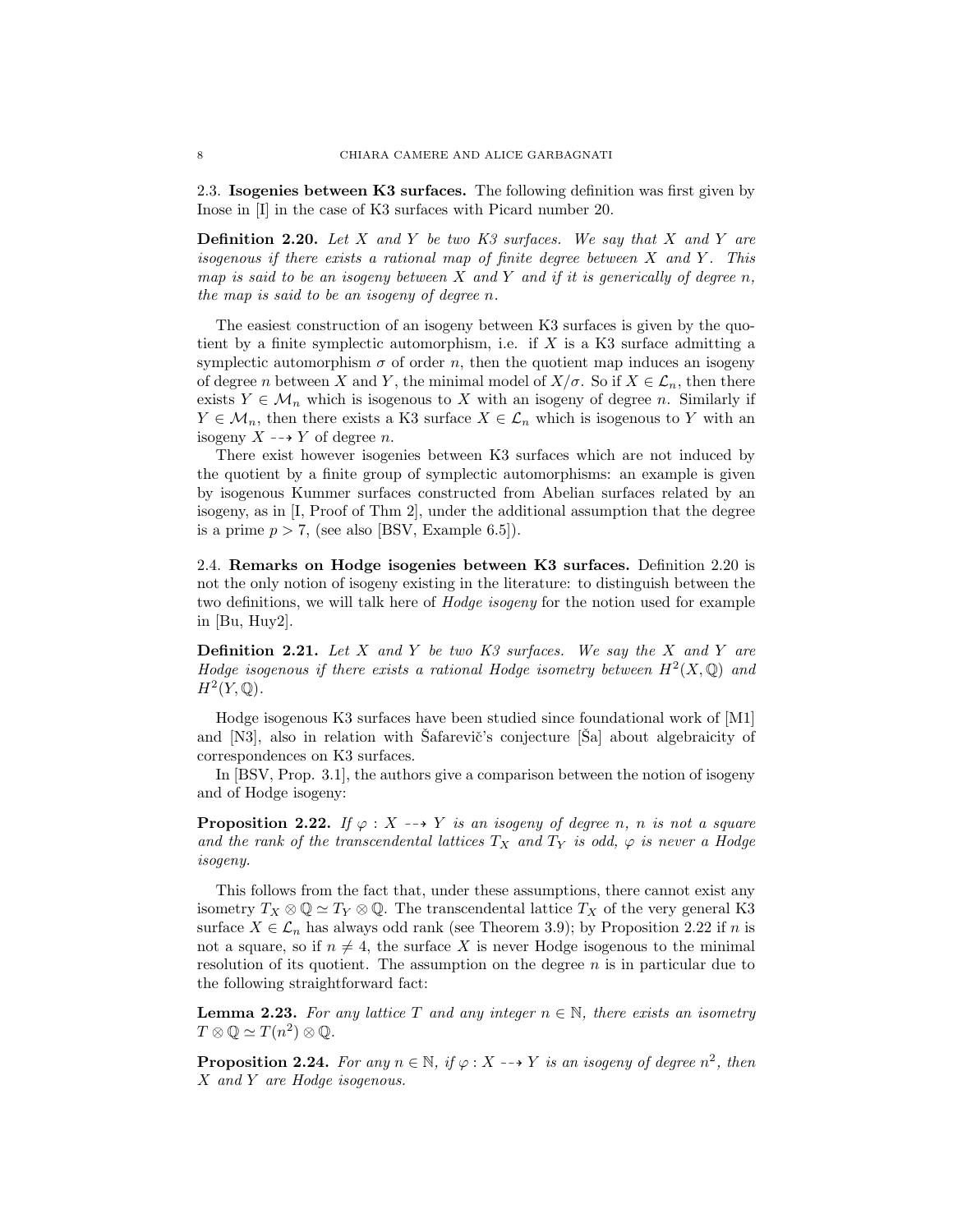*Proof.* It is proven in [BSV, Proposition 3.2] that  $T_X \otimes \mathbb{Q} \simeq T_Y \otimes \mathbb{Q}$  if and only if  $T_Y \otimes \mathbb{Q} \simeq T_Y(n^2) \otimes \mathbb{Q}$ , which is true by Lemma 2.23. Then Witt's theorem implies that the isometry  $T_X \otimes \mathbb{Q} \simeq T_Y \otimes \mathbb{Q}$  extends to a Hodge isometry  $H^2(X, \mathbb{Q}) \simeq$  $H^2(Y,\mathbb{Q})$ .  $(Y,\mathbb{Q})$ .

One of the interesting properties of Hodge isogenous K3 surfaces is that they have isomorphic rational motives, by [Huy2, Theorem 0.2]. This also holds in the case described above of a K3 surface  $X$  isogenous to the minimal model  $Y$  of the quotient  $X/\sigma$ , as shown for example in [L, Proof of Thm 3.1] following the argument of [P], but to the knowledge of the authors it is still an open question for a general isogeny.

# 3. THE INTERSECTION  $\mathcal{L}_n \cap \mathcal{M}_n$

The main result in this section is Theorem 3.9, where we exhibit the maximal dimensional components of  $\mathcal{L}_n \cap \mathcal{M}_n$ . As preliminary results, in Section 3.1 we discuss the non projective case (where the analogue of Theorem 3.9 does not hold) and we describe in Section 3.3 a specific family of K3 surfaces contained in  $\mathcal{L}_n \cap \mathcal{M}_n$ . This family is related with a special isogeny between K3 surfaces, which is induced by an isogeny between elliptic curves. In Section 3.6 we consider the case  $n = 2$ : under this assumption Theorem 3.9 can be improved to Theorem 3.14, and this gives as biproduct point-wise isogenies between infinitely many families of K3 surfaces (see Corollary 3.16). In Section 3.4 a geometric example of the lattice theoretic result of Theorem 3.9 is given.

3.1. Non-projective K3 surfaces. A general complex K3 surface which admits a finite order symplectic automorphism (resp. a cyclic cover by a K3 surface) is non projective, by Theorem 2.10 (resp. Theorem 2.11). Here we prove that a general K3 surface admitting an order n symplectic automorphism is not  $m:1$  cyclically covered by a K3 surface. In particular the set  $\mathcal{L}_n^{\mathbb{C}}$  does not coincide with the set  $\mathcal{M}_n^{\mathbb{C}}$  and if these sets intersect, the irreducible components of their intersection have positive codimension in both of them.

**Proposition 3.1.** (a) Let X be a K3 surface in  $\mathcal{L}_n^{\mathbb{C}}$  with the minimum possible Picard number, so  $NS(X) \simeq \Omega_n$ . Then X does not admit an m: 1 cyclic cover by a K3 surface for any possible m, i.e.  $X \notin \mathcal{M}_{m}^{\mathbb{C}}$  for any m.

(b) Let Y be a K3 surface in  $\mathcal{M}_n^{\mathbb{C}}$  with the minimum possible Picard number, so  $NS(Y) \simeq M_n$ . Then Y does not admit an order m symplectic automorphism for any  $m \geq n$ , , i.e.  $Y \notin \mathcal{L}_m^{\mathbb{C}}$  for any  $m \geq n$ .

*Proof.* If X admits an order n symplectic automorphism and its Picard number is minimal, then  $NS(X) \simeq \Omega_n$  (by Theorem 2.10). By [N2, Lemma 4.2], the lattice  $\Omega_n$  does not contain elements of square −2. In particular it cannot contain  $\mathbb{M}_m$ , which is an overlattice of finite index of a root lattice. So, by Theorem 2.11, X does not admit a finite cyclic cover by a K3 surface.

If Y admits an  $n:1$  cyclic cover by a K3 surface and its Picard number is minimal, then  $NS(Y) \simeq M_n$  (by Theorem 2.11). By comparison of the lattices  $\mathbb{M}_n$  and  $\Omega_n$  one can directly check that they never have the same discriminant group (see also Proposition 3.5), so  $\mathbb{M}_n$  is not isometric to  $\Omega_n$ , which proves that Y cannot admit a symplectic automorphism of order n. Moreover, if  $m \geq n$ , then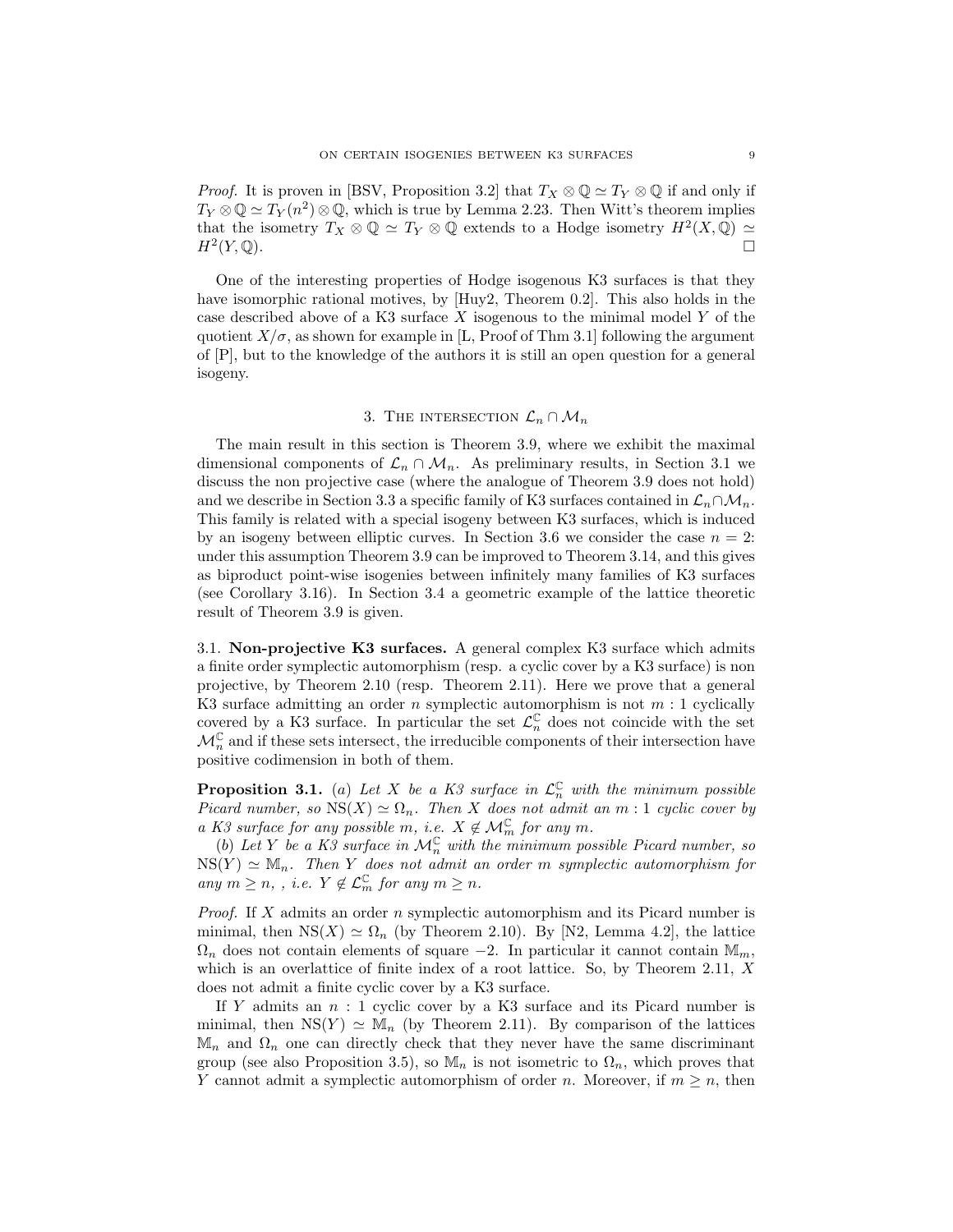rank $(\Omega_m)$  ≥ rank $(\mathbb{M}_n)$ , and  $\Omega_m$  is never isometric to  $\mathbb{M}_n$ . So Y does not admit a symplectic automorphism of order  $m \geq n$ .

In Proposition 3.1 case (b), one cannot erase the condition  $m \geq n$ , as shown by the following proposition.

**Proposition 3.2.** If Y is a K3 surface such that  $NS(Y) = M_8$ , then  $Y \in \mathcal{L}_2^{\mathbb{C}} \cap \mathcal{M}_8^{\mathbb{C}}$ .

*Proof.* If  $NS(Y) = M_8$ , the transcendental lattice of Y is a lattice with signature  $(3, 1)$  and discriminant form  $\mathbb{Z}/2\mathbb{Z}$   $\left(\frac{1}{2}\right) \times \mathbb{Z}/4\mathbb{Z}$   $\left(\frac{1}{4}\right)$  (see [GSar3]). By [N1, Theorem 1.13.2], the transcendental lattice is uniquely determined by these data and so it is  $T_Y \simeq U \oplus \langle 2 \rangle \oplus \langle 4 \rangle$ . This lattice admits a primitive embedding in  $U \oplus U \oplus U$ , and thus in the lattice  $T := U \oplus U \oplus U \oplus E_8(-2)$ . The lattice T is the transcendental lattice of a K3 surface, whose Néron–Severi group  $N$  is an even lattice with signature  $(0, 8)$  and discriminant form  $-q_T = u(2)^{\oplus 4}$ . There is a unique lattice with these properties up to isometries, which is  $E_8(-2)$ . Indeed, since rank $(N) = l(N)$  there is a basis  $\{b_1, \ldots, b_8\}$  of N such that  $\{b_i/2\}_i$  generates  $A_N$ . The discriminant form  $u(2)$  takes values in  $\mathbb{Z}/2\mathbb{Z}$ , thus

$$
\frac{b_i}{2} \frac{b_j}{2} \in \left\{ \begin{array}{ll} \mathbb{Z} & \text{if } i = j \\ \frac{1}{2} \mathbb{Z} & \text{if } i \neq j \end{array} \right. \text{ so } b_i b_j \in \left\{ \begin{array}{ll} 4 \mathbb{Z} & \text{if } i = j \\ 2 \mathbb{Z} & \text{if } i \neq j \end{array} \right.
$$

Hence there exists an even lattice R such that  $N = R(2)$ , and R is necessarily unimodular. The only possibility is  $R = E_8(-1)$  and  $N = E_8(-2)$ .

By  $T_Y \hookrightarrow T$ , their orthogonal complements in  $\Lambda_{K3}$  satisfy

NS(Y) 
$$
\simeq
$$
 M<sub>8</sub>  $\simeq$  T<sub>Y</sub> <sup>$\perp$</sup>   $\leftarrow$  T <sup>$\perp$</sup>   $\simeq$  E<sub>8</sub>(-2)  $\simeq$   $\Omega$ <sub>2</sub>.

By Theorem 2.10,  $Y \in \mathcal{L}_2^{\mathbb{C}}$ 

3.2. The  $(U \oplus M_n)$ -polarized K3 surfaces. In view of Section 3.1, one could ask if there exist K3 surfaces in  $\mathcal{L}_n^{\mathbb{C}} \cap \mathcal{M}_n^{\mathbb{C}}$ . In this section we consider a family of projective K3 surfaces which answers positively this question; it has codimension 2 in  $\mathcal{L}_n^{\mathbb{C}} \cap \mathcal{M}_n^{\mathbb{C}}$  and codimension 1 in  $\mathcal{L}_n$  and  $\mathcal{M}_n$ .

The  $(U \oplus M_n)$ -polarized K3 surfaces have interesting geometric properties: this family is considered for  $n = 2$  in [vGS], and for other values of n in [GSar1] and [GSar3], to find explicitly  $\Omega_n$ . Here we reconsider it as example of a family of K3 surfaces contained in  $\mathcal{L}_n \cap \mathcal{M}_n$ .

**Proposition 3.3.** Let  $2 \leq n \leq 8$  and  $\mathcal{U}_n := \mathcal{P}(U \oplus \mathbb{M}_n)$  be the family of the  $(U \oplus M_n)$ -polarized K3 surfaces. Then:

- $\mathcal{U}_n$  is non empty and has dimension  $18 \text{rank}(\mathbb{M}_n)$ ;
- if S is a K3 surface such that  $S \in \mathcal{U}_n$ , then S admits an elliptic fibration  $\mathcal{E}_n: S \to \mathbb{P}^1$  with an n-torsion section t;
- if  $S \in \mathcal{U}_n$  and  $\sigma_t$  is the translation by t on  $\mathcal{E}_n$ , the minimal model of  $S/\sigma_t$ is a K3 surface in  $\mathcal{U}_n$ ;
- $U_n \subset \mathcal{L}_n \cap \mathcal{M}_n$ .

Proof. In [G1, Proposition 4.3] it is proved that the set of K3 surfaces admitting an elliptic fibration with a torsion section of order n coincides with  $\mathcal{P}(U \oplus \mathbb{M}_n)$ , of dimension  $20 - (rank(U \oplus M_n)) = 18 - rank(M_n)$ . Since  $M_n$  is clearly primitively embedded in  $U \oplus M_n$ , all the K3 surfaces in  $\mathcal{U}_n$  are also contained in  $\mathcal{M}_n$ . Moreover, let  $\mathcal{E}_n : S \to \mathbb{P}^1$  be an elliptic fibration on S with an *n*-torsion section t. This allows to consider S as an elliptic curve over the field of functions  $k(\mathbb{P}^1)$  and the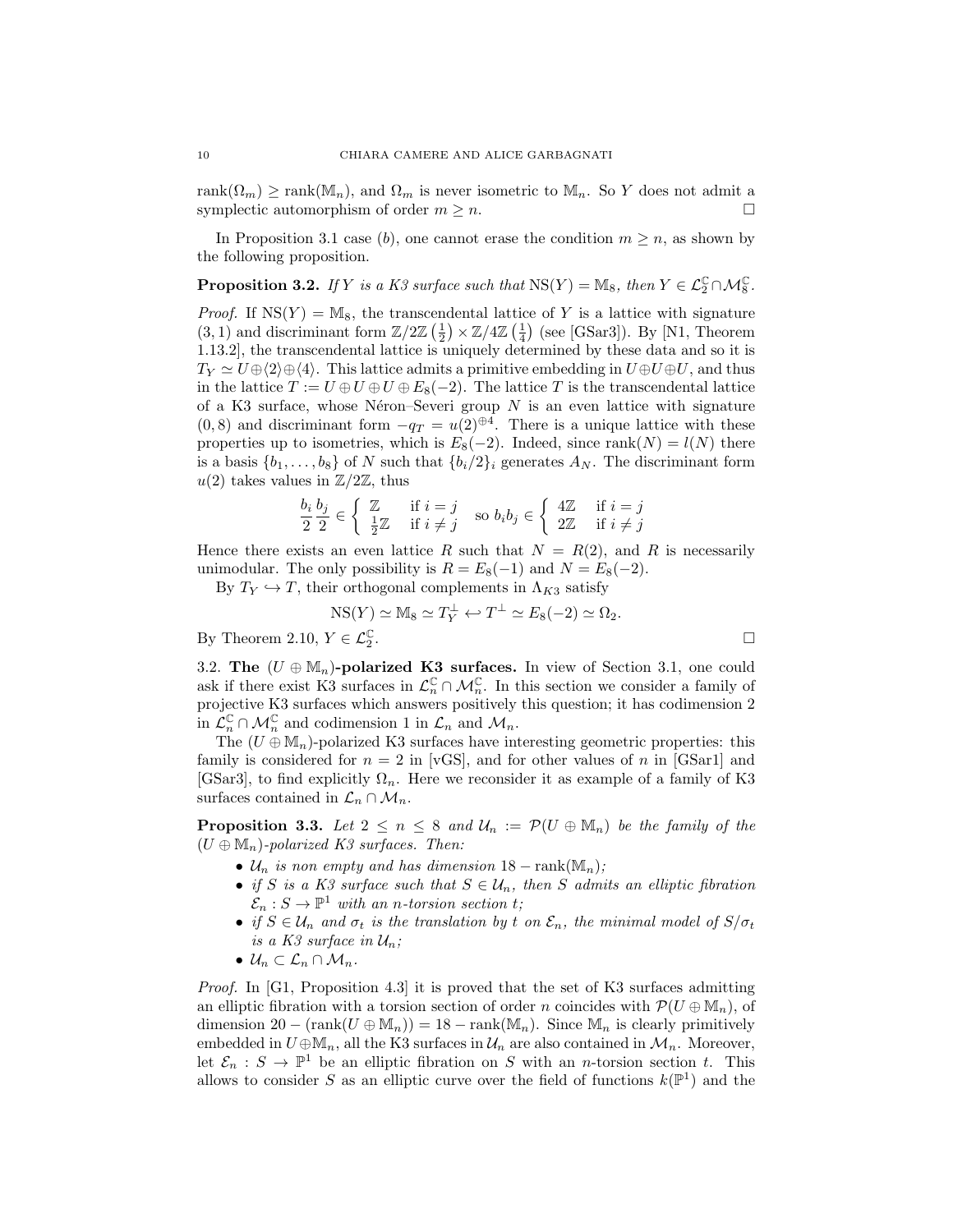presence of an  $n$ -torsion section is equivalent to the presence of an  $n$ -torsion rational point on this elliptic curve. The translation by  $t$  is well defined and it induces an automorphism  $\sigma_t$  of order n on S, which is symplectic (it is the identity on the base of the fibration and acts on the smooth fibers preserving their periods). Since any  $S \in \mathcal{U}_n$  admits a symplectic automorphism of order  $n, \mathcal{U}_n \subset \mathcal{L}_n$  and thus  $\mathcal{U}_n \subset \mathcal{L}_n \cap \mathcal{M}_n$ . In [G1, Proposition 4.3] it is also proved that the quotient of  $\mathcal{E}_n$  by  $\sigma_t$  is another elliptic fibration, denoted by  $\mathcal{E}_n/\sigma_t$ , with an *n*-torsion section. Thus the minimal model of  $S/\sigma_t$  is a K3 surface belonging to the family  $\mathcal{U}_n$ . By considering  $\mathcal{E}_n$  and  $\mathcal{E}_n/\sigma_t$  as elliptic curves over  $k(\mathbb{P}^1)$ , the isogeny between S and the minimal model of  $S/\sigma_t$  is the isogeny between these elliptic curves (induced by the translation).  $\Box$ 

# **Corollary 3.4.** For every n such that  $2 \le n \le 8$ ,  $\mathcal{L}_n \cap \mathcal{M}_n$  is non empty.

*Proof.* The intersection  $\mathcal{L}_n \cap \mathcal{M}_n$  contains at least the non empty family  $\mathcal{U}_n$ .  $\Box$ 

3.3. Maximal dimensional components of  $\mathcal{L}_n \cap \mathcal{M}_n$ . In this section we prove that there are components of  $\mathcal{L}_n$  completely contained in  $\mathcal{M}_n$  and vice versa. The proof is lattice theoretic: in order to obtain this result, we need some extra information on the lattices  $\mathbb{M}_n$  and  $\Omega_n$ . Both these lattices are primitively embedded in the Néron–Severi group of a  $(U \oplus M_n)$ -polarized K3 surface, so we now use the K3 surfaces in the family  $\mathcal{U}_n$  to compare the discriminant forms of  $\mathbb{M}_n$  and  $\Omega_n$ .

**Proposition 3.5.** Let  $A_{\Omega_n}$  (resp.  $A_{\mathbb{M}_n}$ ) the discriminant group of  $\Omega_n$  (resp.  $\mathbb{M}_n$ ) and  $q_{\Omega_n}$  (resp.  $q_{\mathbb{M}_n}$ ) its discriminant form. Then  $A_{\Omega_n} = (\mathbb{Z}/n\mathbb{Z})^{\oplus 2} \oplus A_{\mathbb{M}_n}$  and  $q_{\Omega_n} = u(n) \oplus q_{\mathbb{M}_n}$ , where  $u(n)$  is the discriminant form of the lattice  $U(n)$ .

*Proof.* Nikulin proved that  $A_{\Omega_n} = (\mathbb{Z}/n\mathbb{Z})^{\oplus 2} \oplus A_{\mathbb{M}_n}$  in [N2, Lemma 10.2]. By the Proposition 3.3, if  $NS(S) \simeq U \oplus M_n$ , then S admits an elliptic fibration  $\mathcal{E}_n : S \to \mathbb{P}^1$ with an *n*-torsion section t and thus a symplectic automorphism  $\sigma_t$ , which is the translation by t. Let us denote by F the class in  $NS(S)$  of the fiber of the elliptic fibration  $\mathcal{E}_n$ , by O the class of the zero section, by t the class of the n-torsion section, by  $t_i$ ,  $i = 2, \ldots, n - 1$ , the class of the section corresponding to the sum of t with itself i times in the Mordell–Weil group. By definition  $\sigma_t$  preserves the classes F and  $O+t+\sum_{i=2}^{n-1}t_i$ . Since all the sections are disjoint (because they are torsion sections),  $U(n) \simeq \langle F, O+t+\sum_{i=2}^{n-1} t_i \rangle \subset \text{NS}(S)^{\sigma_t}$ . We consider the orthogonal complement in the Néron–Severi group and we obtain  $\langle F, O + t + \sum_{i=2}^{n-1} t_i \rangle^{\perp} \supset (\text{NS}(S)^{\sigma_t})^{\perp} \simeq \Omega_n$ . Since rank $(\Omega_n)$  = rank $(\mathbb{M}_n)$  =  $\rho(S)$  – 2, we have an inclusion between two primitive sublattices of  $NS(S)$ , which have the same rank. It follows that

$$
\langle F, O + t + \sum_{i=2}^{n-1} t_i \rangle^{\perp} \simeq \Omega_n.
$$

Denoted by  $T_S$  the transcendental lattice of  $S$ ,  $q_{T_S} = -q_{\text{NS}(S)} = -q_{\text{M}_n}$ . By  $(\text{NS}(S)^{\sigma_t})^{\perp} \simeq \Omega_n$  one obtains that the orthogonal complement of  $\Omega_n$  in  $H^2(S, \mathbb{Z})$  is an overlattice of finite index (possibly 1) of  $U(n) \oplus T_S$ . Since  $A_{\Omega_n} = (\mathbb{Z}/n\mathbb{Z})^2 \oplus A_{\mathbb{M}_n}$ , the orthogonal complement of  $\Omega_n$  in  $H^2(S, \mathbb{Z})$  is  $U(n) \oplus T_S$ . So  $q_{\Omega_n} = -q_{U(n) \oplus T_S} =$  $u(n) \oplus q_{\mathbb{M}_n}$ . .

**Lemma 3.6.** Let F be a finite abelian group with quadratic form  $q_F$  and  $m \geq 2$ . Let W be an even non-degenerate lattice with discriminant group  $A_W = (\mathbb{Z}/m\mathbb{Z})^{\oplus 2} \oplus F$ ,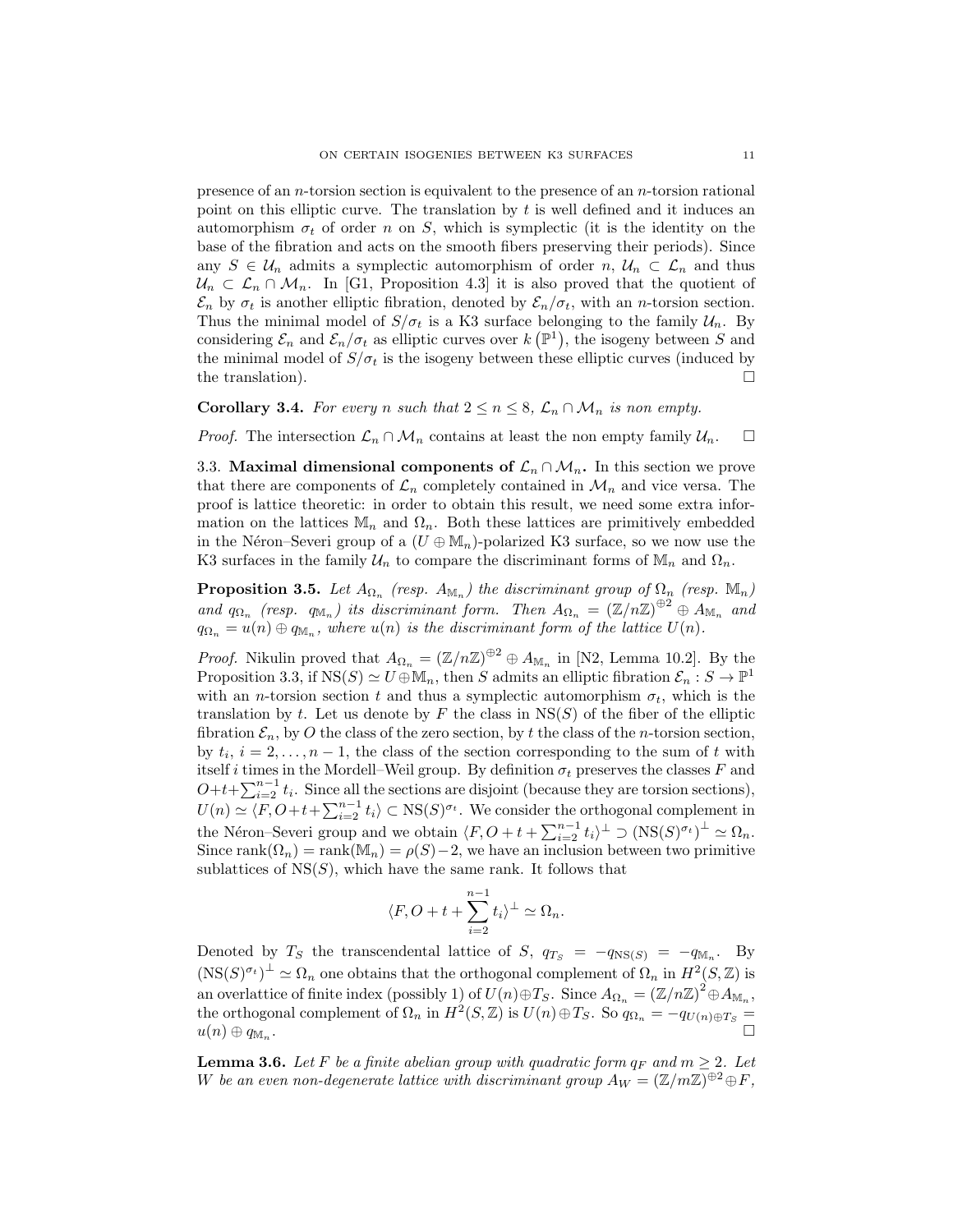discriminant form  $q_{A_W} = u(m) \oplus q_F$ ; denote  $V = \langle 2d \rangle \oplus W$ . If  $d \equiv 0 \mod m$ , then V admits an overlattice Z of index m with  $A_Z = \mathbb{Z}/2d\mathbb{Z} \oplus F$  and  $q_{A_Z} = \begin{pmatrix} 1 \\ 2d \end{pmatrix} \oplus q_F$ . Moreover, Z contains W as a primitive sublattice.

*Proof.* By assumption, on  $A_V = (\mathbb{Z}/2d\mathbb{Z}) \oplus A_W$  the discriminant form is  $q_{A_V} =$  $\left(\frac{1}{2d}\right)\oplus u(m)\oplus q_F$ ; moreover, there exists some integer k such that  $2d = 2km$ . Let h be a generator of the  $\mathbb{Z}/2d\mathbb{Z}$  summand of  $A_V$  such that  $h^2 = \frac{1}{2d}$ , and let  $e_1, e_2$  be a basis of the  $(\mathbb{Z}/m\mathbb{Z})^{\oplus 2}$  summand in  $A_V$  such that  $e_1^2 = e_2^2 = 0$  and  $e_1e_2 = -\frac{1}{m}$ . We define  $\epsilon := e_1 + ke_2$ , so that  $\epsilon^2 = -\frac{2k}{m}$ . Then the subgroup  $H := \langle (2k)h + \epsilon \rangle$  is isotropic and its orthogonal complement inside  $A_V$  is  $H^{\perp} = \langle h + e_2, e_1 - ke_2 \rangle \oplus F$ . It follows from  $[N1,$  Propostion 1.4.1 that there exists an even overlattice  $Z$  of  $V$ of index m with  $A_Z \cong H^{\perp}/H = \langle h + e_2 \rangle \oplus F \cong \mathbb{Z}/2d\mathbb{Z} \oplus F$ , and  $q_{A_Z}$  is induced on the quotient  $H^{\perp}/H$  by  $(q_{A_V})_{|H^{\perp}}$ , so it is exactly  $(\frac{1}{2d}) \oplus q_F$ . Finally, we observe that the intersection of H with  $A_W$  inside  $A_V$  is trivial, hence W is a primitive sublattice of Z.

Corollary 3.7. Let  $2 \le n \le 8$ ,  $d \in \mathbb{N}$ ,  $d \ge 1$  and  $d \equiv 0 \mod n$ . Then  $L_{d,n}$  admits an overlattice of index n whose discriminant form is  $(\frac{1}{2d}) \oplus q_{\mathbb{M}_n}$ ; this overlattice contains  $\Omega_n$  as a primitive sublattice.

*Proof.* It suffices to apply Lemma 3.6 to the lattice  $L_{d,n} = \langle 2d \rangle \oplus \Omega_n$  and to recall that  $q_{\Omega_n} = u(n) \oplus q_{\mathbb{M}_n}$ , by Proposition 3.5.

**Definition 3.8.** For each  $2 \le n \le 8$  and each  $d \in \mathbb{N}$ ,  $d \ge 1$ , and  $d \equiv 0 \mod n$ , we denote by  $L'_{d,n}$  the overlattice of index n of  $L_{d,n}$  constructed in Corollary 3.7.

We observe that the construction of  $L'_{d,n}$  given in Corollary 3.7 is coherent with the definition of  $L'_{d,2}$  given in Proposition 2.17, since  $L'_{d,2}$  is the unique overlattice of  $L_{d,2}$  which contains  $\Omega_2$  as a primitive sublattice.

**Theorem 3.9.** Let  $2 \le n \le 8$ ,  $d \in \mathbb{N}$ ,  $d \ge 1$  and  $d \equiv 0 \mod n$ . The lattice  $L'_{d,n}$  is unique in its genus and

 $L'_{d,n} \simeq M_{d,n}.$ 

The family  $\mathcal{P}(L'_{d,n})$  is  $(19 - \text{rank}(\Omega_n))$ -dimensional and is an irreducible component of  $\mathcal{L}_n \cap \mathcal{M}_n$ , i.e. each K3 surface in this family admits a symplectic automorphism of order n and is  $n:1$  cyclically covered by a K3 surface.

*Proof.* By Corollary 3.7, the lattice  $L'_{d,n}$  has the same discriminant group and form of the lattice  $M_{d,n}$ . By [N2, Proposition 7.1], the length and the rank of the lattice  $\mathbb{M}_n$  are the following:

| $rank(\mathbb{M}_n)$ | $\circ$ | ↵ | 16 | 10 |  |
|----------------------|---------|---|----|----|--|

where the length  $l(R)$  of a lattice R is the minimal number of generators of the discriminant group  $R^{\vee}/R$ . Since rank $(M_{d,n}) = 1 + \text{rank}(\mathbb{M}_n)$  and, if  $d \equiv 0 \mod n$ ,  $l(M_{d,n}) = 1 + l(\mathbb{M}_n)$ , for every admissible n and  $d \equiv 0 \mod n$ , rank $(M_{d,n}) \ge$  $2 + l(M_{d,n})$ , so by [N1, Corollary 1.13.3], there is a unique even hyperbolic lattice with the same rank, length, discriminant group and form as  $M_{d,n}$ . Since  $L'_{d,n}$  has all the prescribed properties, we conclude that  $L'_{d,n} \simeq M_{d,n}$ . Moreover, by [N1, Theorem 1.14.4, if  $n < 7$  the lattice  $L'_{d,n} \simeq M_{d,n}$  admits a unique, up to isometry,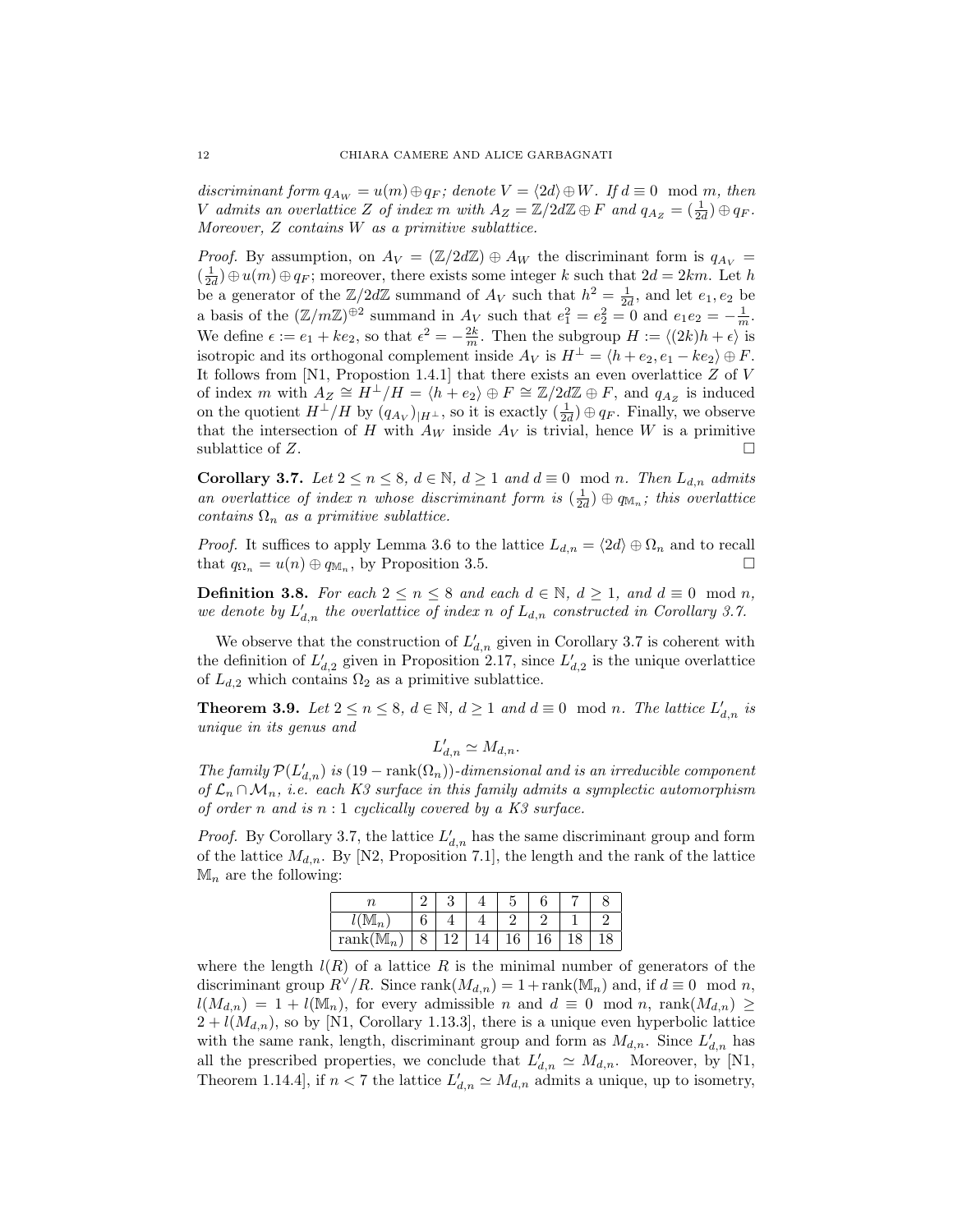primitive embedding in  $\Lambda_{K3}$ , and thus determines a  $(19 - \text{rank}(\Omega_n))$ -dimensional family of K3 surfaces. If  $n = 7, 8$ , any primitive embedding of  $L'_{d,n} \simeq M_{d,n}$  in the unimodular lattice  $\Lambda_{K3}$ , which exists by results in [GSar1, GSar3], determines the same genus of the orthogonal complement  $T_{d,n}$  of rank three and signature  $(2, 1)$ : we get respectively that  $A_{T_{d,7}} = \mathbb{Z}/7\mathbb{Z} \oplus \mathbb{Z}/2d\mathbb{Z}$  and  $A_{T_{d,8}} = \mathbb{Z}/2\mathbb{Z} \oplus \mathbb{Z}/4\mathbb{Z} \oplus \mathbb{Z}/2d\mathbb{Z}$ with quadratic forms  $q_{T_{d,7}} = \left(-\frac{4}{7}\right) \oplus \left(-\frac{1}{2d}\right)$  and  $q_{T_{d,8}} = \left(\frac{1}{2}\right) \oplus \left(\frac{1}{4}\right) \oplus \left(-\frac{1}{2d}\right)$ . It follows from [N1, Proposition 1.15.1] that the primitive embedding of  $L'_{d,n} \simeq M_{d,n}$ in  $\Lambda_{K3}$  is unique, up to isometry, if and only if  $T_{d,n}$  is unique in its genus and the map  $O(T_{d,n}) \to O(q_{T_{d,n}})$  is surjective. By [MM, Theorem VIII.7.5], these two conditions hold in particular if the discriminant quadratic form  $q_{T_{d,n}}$  is p-regular for all prime numbers  $p \neq s$  and it is s-semiregular for a single prime number s. The precise (and quite technical) definition of p-regular and p-semiregular form can be found in [MM, Definition VIII.7.4]. An easy application of [MM, Lemma VIII.7.6 and VIII.7.7] implies that:

- $q_{T_{d,7}}$  is p-regular if  $p \neq 7$  and it is 7-semiregular;
- $q_{T_{d,8}}$  is p-regular if  $p \neq 2$  and it is 2-semiregular.

Hence, also for  $n = 7, 8, T_{d,n}$  is unique in its genus and the primitive embedding of  $L'_{d,n} \simeq M_{d,n}$  in  $\Lambda_{K3}$  is unique up to isometry, and thus determines a  $(19-\text{rank}(\Omega_n))$ dimensional family of K3 surfaces.

Each K3 surface which is  $M_{d,n}$ -polarized is contained in  $\mathcal{L}_n \cap \mathcal{M}_n$  because there are primitive embeddings both of  $\Omega_n$  and of  $\mathbb{M}_n$  in its Néron–Severi group.  $\Box$ 

**Proposition 3.10.** Let  $2 \le n \le 8$  and  $d \in \mathbb{N}$ ,  $d \ge 1$ . The lattice  $L_{d,n}$  is not isometric to any overlattice of finite index (possibly 1) of  $M_{e,n}$ , for any e. In particular if X is a K3 surface such that  $NS(X) \simeq L_{d,n}$ , then X does not admit a cyclic n : 1 cover by a K3 surface and the families  $\mathcal{P}(L_{d,n})$  are not contained in  $\mathcal{M}_n$ .

*Proof.* By Proposition 3.5,  $l(\Omega_n) = 2 + l(\mathbb{M}_n)$ . Hence  $l(L_{d,n}) \geq l(\Omega_n) = 2 + l(\mathbb{M}_n) >$  $l(M_{e,n})$ . Since any finite index overlattice of  $M_{e,n}$  has at most the length of  $M_{e,n}$ , the lattices  $L_{d,n}$  cannot be isometric to any overlattice of  $M_{e,n}$ .

In conclusion we proved that there are components of  $\mathcal{L}_n$  (and of  $\mathcal{M}_n$ ) which are contained in  $\mathcal{L}_n \cap \mathcal{M}_n$ , but there are also components of  $\mathcal{L}_n$  which are not contained in  $\mathcal{M}_n$ , and thus in  $\mathcal{L}_n \cap \mathcal{M}_n$ . It is also true that there are components of  $\mathcal{M}_n$ which are not contained in  $\mathcal{L}_n$  (see e.g. Theorem 3.14 for the case  $n = 2$ .)

In the following proposition we construct an  $n^2:1$  isogeny between two K3 surfaces by using a third K3 surface, which is  $L'_{d,n}$ -polarized, and we prove that generically this  $n^2:1$  isogeny is not just the quotient by an automorphism group.

**Proposition 3.11.** Let Z be a K3 surface such that  $NS(Z) = L'_{d,n}$ , let X be a K3 surface which is an  $n:1$  cyclic cover of Z and let Y be the quotient of Z by a symplectic automorphism of order n. Then there is an  $n^2:1$  isogeny between X and Y but there is no finite group G of order  $n^2$  of automorphisms on X such that Y is birational to  $X/G$ .

*Proof.* By Theorem 3.9 the K3 surfaces Z which are  $L'_{d,n}$ -polarized are  $n:1$  isogenous to two K3 surfaces, X and Y, respectively with the two  $n:1$  isogenies  $X \dashrightarrow Z$ and  $Z \dashrightarrow Y$ . The composition of these two isogenies is an  $n^2 : 1$  isogeny  $X \dashrightarrow Y$ .

If G is the Galois group of a generically  $n^2 : 1$  map  $X \dashrightarrow Y$ , then G is a group of symplectic automorphisms on  $X$  (otherwise the quotient  $X/G$  would not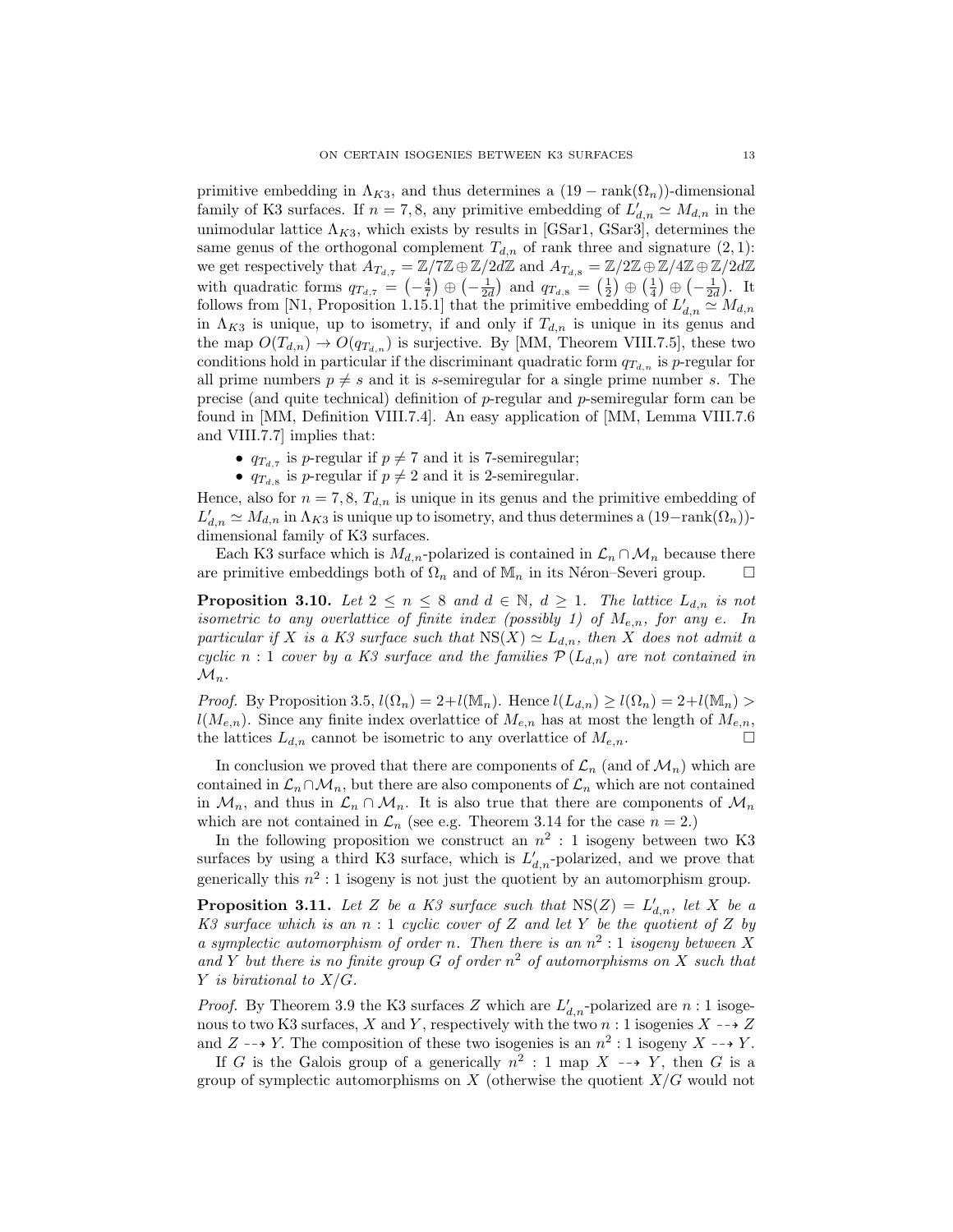be birational to a K3 surface). So X should admit a group  $G$  of symplectic automorphisms of order  $n^2$ . Such groups are classified in [M2], and the isometry classes of the lattices  $(NS(X)^G)^{\perp}$  are known, see [H]. In particular, if  $2 \leq n \leq 8$ , for every group  $G_{n^2}$  of order  $n^2$  acting symplectically on a K3 surface, the rank of the lattice is rank  $((NS(X)^{G_{n^2}})^{\perp})$  > rank $(\Omega_n)$ . Hence, if a K3 surface X admits  $G_{n^2}$ as group of symplectic automorphisms,  $\rho(X) > 1 + \text{rank}(\Omega_n) = \rho(Z)$ . But X and Z are isogenous, hence  $\rho(X) = \rho(Z)$  and thus X cannot admit a group of symplectic automorphisms of order  $n^2$ .

**Remark 3.12.** The isogenies given in Proposition 3.11 are of degree  $n^2$  between K3 surfaces, hence Proposition 2.24 implies that they are necessarily Hodge isogenies.

3.4. An example. Let us consider a K3 surface  $X_4$  whose Néron–Severi group is isometric to  $\langle 4 \rangle \oplus \mathbb{M}_2$ . By Proposition 2.19,  $X_4$  is the quotient of a K3 surface  $X_8$  whose Néron–Severi group is  $NS(X_8) = (\langle 8 \rangle \oplus \Omega_2)'$ . In [vGS, Section 3.7] the K3 surface  $X_8$  and its quotient by a symplectic involution are described, and this gives a geometric description of  $X_4$ . It is a quartic surface in  $\mathbb{P}^3$  with eight nodes, which are the complete intersection of the quartic surface with two specific quadric surfaces. A basis of  $NS(X_4)$  is  $\mathcal{H} := \{H, N_1, \ldots, N_7, \sum_{i=1}^8 N_i/2\}$ , where H is the class of the hyperplane section of the quartic, and  $N_i$  are the classes of the smooth rational curves on  $X_4$  contracted to nodes by the map  $\varphi_{|H|}$ , given by the pseudoample divisor H.

By Theorem 3.9 the lattice  $\langle 4 \rangle \oplus \mathbb{M}_2$  is isometric to  $(\langle 4 \rangle \oplus \Omega_2)'$ , so  $\text{NS}(X_4) \simeq$  $(\langle 4 \rangle \oplus \Omega_2)'$ . This gives a different description of the geometry of  $X_4$  and a different basis for the Néron–Severi group. Indeed in [vGS, Section 3.5] the K3 surface  $X_4$  such that  $NS(X_4) \simeq (\langle 4 \rangle \oplus \Omega_2)'$  is described as double cover of  $\mathbb{P}^1 \times \mathbb{P}^1$  and it is shown that it is endowed with a symplectic involution which switches the two fibrations induced by the projections on the factors of  $\mathbb{P}^1 \times \mathbb{P}^1$ . A Z-basis of  $(\langle 4 \rangle \oplus \Omega_2)'$  is given by  $\mathcal{S} := \{(L+e_1)/2, e_1, \ldots, e_8\}$ , where L is the ample divisor of degree 4 such that  $\varphi_{|L|}$  exhibits  $X_4$  as double cover of the quadric  $\mathbb{P}^1 \times \mathbb{P}^1 \subset \mathbb{P}^3$ , and  ${e_1, \ldots, e_8}$  spans  $\Omega_2 \simeq E_8(-2)$  (more precisely  $e_i^2 = -4, e_i e_{i+1} = 2$  for  $i = 1, \ldots, 6$ ,  $e_3e_8 = 2$  and the other intersections are zeros). The classes  $E_1 := (L + e_1)/2$  and  $E_2 := (L - e_1)/2$  induce the fibrations  $X_4 \to \mathbb{P}^1$ , given by the projections onto the two factors of  $\mathbb{P}^1 \times \mathbb{P}^1$ .

Theorem 3.9 implies that there exists a change of basis between the two bases  $\mathcal{H}$ and  $S$  of  $NS(X_4)$ , but this change of basis cannot be given in the general setting of the theorem, indeed it depends on the degree of the polarizations which appear in the Néron–Severi group. Here we give the explicit change of basis in our example, i.e. for the surface  $X_4$ . The basis H expressed in terms of the basis S is

 $H = 6E_1 - e_1 + 2e_2 - 2e_8$ ;  $N_1 = E_1 + e_2$ ;  $N_2 = E_1 + e_2 + e_3$ ;  $N_3 = E_1 + e_2 + e_3 + e_4; \ \ N_4 = E_1 + e_2 + e_3 + e_4 + e_5;$  $N_5 = E_1 + e_2 + e_3 + e_4 + e_5 + e_6$ ;  $N_6 = E_1 + e_2 + e_3 + e_4 + e_5 + e_6 + e_7$ ;  $N_7 = E_1 - 2e_1 - 3e_2 - 5e_3 - 4e_4 - 3e_5 - 2e_6 - e_7 - 3e_8;$   $N_8 = 3E_1 + e_2 - e_8.$ 

The polarization L, expressed in terms of the basis  $\mathcal{H}$  is  $L := 3H - \sum_{i=1}^{7} N_i - 3N_8$ and the classes  $E_1$  and  $E_2$  are  $E_1 := H - (\sum_{i=1}^8 N_i)/2$  and  $E_2 := 2H - (\sum_{i=1}^8 N_i)/2 2N_8$ .

In [vGS] these two models are described as models of different K3 surfaces, since the isometry between the lattices  $(\langle 4 \rangle \oplus \Omega_2)'$  and  $\langle 4 \rangle \oplus M_2$  was not known. The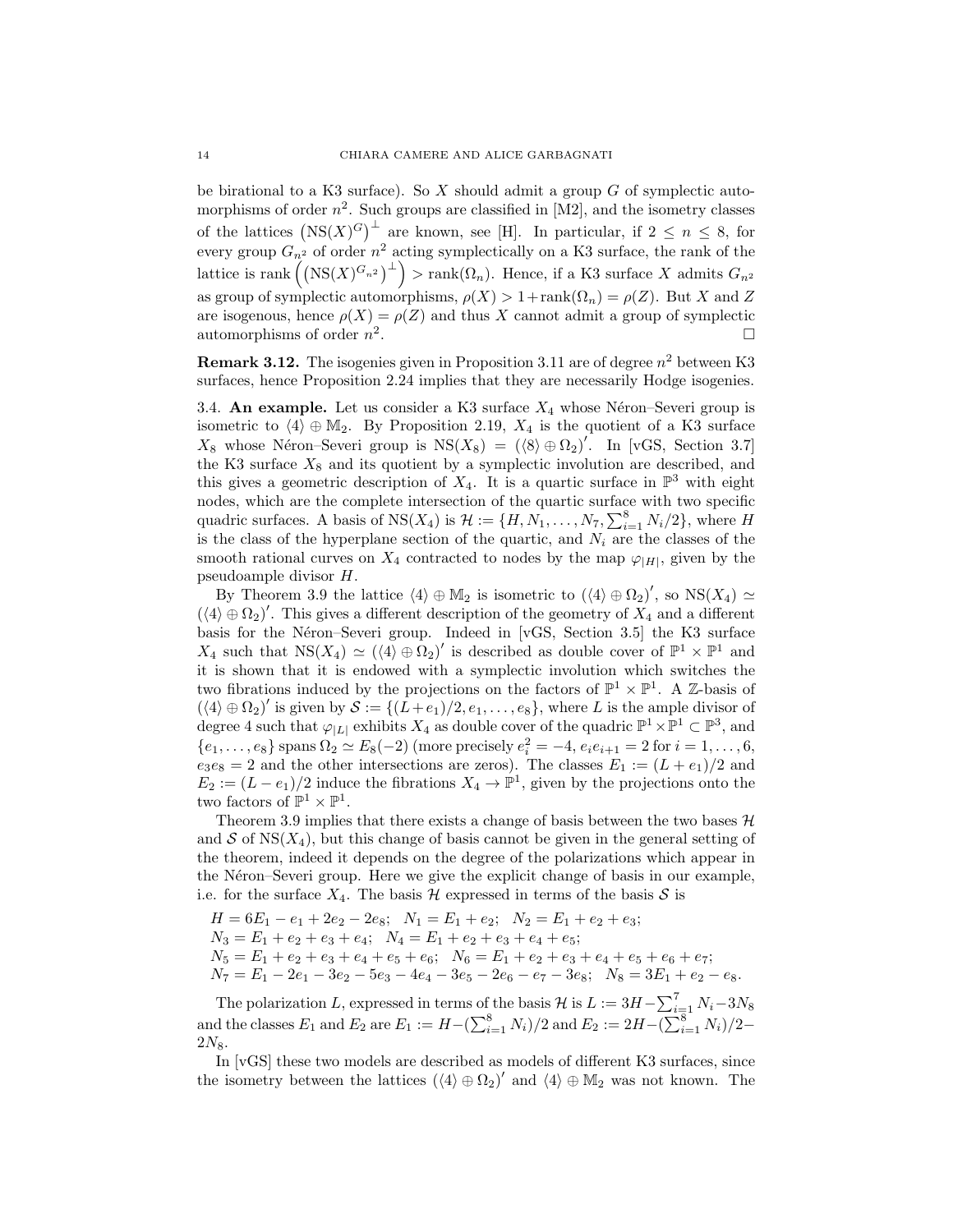possibility to write explicitly the change of basis between  $S$  and  $H$  allows one to compare the two different models described for  $X_4$ . For example one observes that the polarization L has degree 3 with respect to the model  $\varphi_{|H|}(X_4)$  as singular quartic and that  $E_1$  is given by a pencil of genus 1 curves passing through all the nodes of the quartic  $\varphi_{|H|}(X_4)$ .

3.5. Remarks on  $\mathcal{L}_n^{\mathbb{C}} \cap \mathcal{M}_n^{\mathbb{C}}$ . By Proposition 3.1, the dimension of  $\mathcal{L}_n^{\mathbb{C}} \cap \mathcal{M}_n^{\mathbb{C}}$  is strictly less than the dimension of  $\mathcal{L}_n^{\mathbb{C}}$ . Since the components of  $\mathcal{L}_n$  (resp.  $\mathcal{M}_n$ ) have codimension 1 in  $\mathcal{L}_n^{\mathbb{C}}$  (resp.  $\mathcal{M}_n^{\mathbb{C}}$ ), by Theorem 3.14,  $\mathcal{L}_n^{\mathbb{C}}$  and  $\mathcal{M}_n^{\mathbb{C}}$  intersect in codimension 1 at least in the maximal dimensional components of  $\mathcal{L}_n \cap \mathcal{M}_n$ . It is natural to ask if there are K3 surfaces in the intersection  $\mathcal{L}_n^{\mathbb{C}} \cap \mathcal{M}_n^{\mathbb{C}}$  which are non projective.

We do not have a complete answer, but we can observe that the set  $\mathcal{L}_n^{\mathbb{C}} \cap \mathcal{M}_n^{\mathbb{C}}$ surely contains non projective K3 surfaces and an example is provided by Proposition 3.2. Indeed in Proposition 3.2 it is proved that a non-projective K3 surface X admitting an 8 : 1 cyclic cover by a K3 surface, also admits an order 2 symplectic automorphism. If X is  $8:1$  covered by a K3 surface, it is also  $2:1$  covered by a K3 surface (because, by construction, there exists a primitive embedding between the lattices  $M_2 \hookrightarrow M_8$ ). So X is a non projective K3 surface which admits an order 2 automorphism and is 2 : 1 covered by a K3 surface, i.e. a non-projective K3 surface in  $\mathcal{L}_2^{\mathbb{C}} \cap \mathcal{M}_2^{\mathbb{C}}$ .

Moreover, we can observe that the "negative analogues" of the lattices  $L'_{n,d}$  and  $M_{n,d}$  have not so good properties as the lattices  $L'_{n,d}$  and  $M_{n,d}$ , in the following sense: let us consider the lattices  $\langle 2d \rangle \oplus \Omega_n$  and  $\langle 2d \rangle \oplus \mathbb{M}_n$  with  $d \leq 0$  (the case  $d > 0$  is the projective case considered in Theorem 3.9). If  $d \equiv 0 \mod n$ , there exists an overlattice of index n of  $\langle 2d \rangle \oplus \Omega_n$  (the proof is as in Lemma 3.6) and we denote this overlattice by  $(\langle 2d \rangle \oplus \Omega_n)'$ . The discriminant groups and forms of the negative definite lattices  $(\langle 2d \rangle \oplus \Omega_n)'$  and  $\langle 2d \rangle \oplus \mathbb{M}_n$  are the same. Nevertheless, one cannot conclude that  $(\langle 2d \rangle \oplus \Omega_n)'$  and  $\langle 2d \rangle \oplus \mathbb{M}_n$  are isometric. Indeed, there is at least one case in which they are not: if  $n = 2$  and  $d = -2$ , as shown in the following lemma.

**Lemma 3.13.** Let  $\langle -4 \rangle \oplus \Omega_2$  be the lattice generated by  $h, e_1, \ldots e_8$  with the following intersection properties  $h^2 = e_i^2 = -4$ ,  $e_i e_{i+1} = 2$  if  $1 \le i \le 6$ ,  $e_3 e_8 = 2$  and the other intersections are zeros. Let  $(\langle -4 \rangle \oplus \Omega_2)'$  be the overlattice of index 2 of  $\langle -4 \rangle \oplus \Omega_2$  obtained by adding the class  $v := (h + e_1)/2$  to  $\langle -4 \rangle \oplus \Omega_2$ . The lattice  $(\langle -4 \rangle \oplus \Omega_2)'$  is not isometric to  $\langle -4 \rangle \oplus \mathbb{M}_2$ .

*Proof.* A Z-basis for the lattice  $(\langle -4 \rangle \oplus \Omega_2)'$  is  $\{v, e_1, \ldots e_8\}$  and the unique vectors with length  $-2$  are  $\pm v$ ,  $\pm (v - e_1)$  (one can check with a machine computation). In particular there are 4 vectors with length  $-2$ . The lattice  $M_2$  contains exactly 16 vectors with length  $-2$  (they are 8 up to sign), see [N2, Section 6] for the complete description of M<sub>2</sub>. Thus the lattice  $\langle -4 \rangle \oplus M_2$  contains more than 4 vectors with length  $-2$  and cannot be isometric to  $(\langle -4 \rangle \oplus \Omega_2)'$ .

3.6. Involutions. In this section we restrict our attention to the case of symplectic involutions (i.e.  $n = 2$ ) improving the general results of Section 3.3; indeed we obtain a complete description of the maximal dimensional components of the intersection  $\mathcal{L}_2 \cap \mathcal{M}_2$ , in Theorem 3.14. Moreover we are able to construct infinite families of K3 surfaces related by point-wise isogenies, see Corollary 3.16.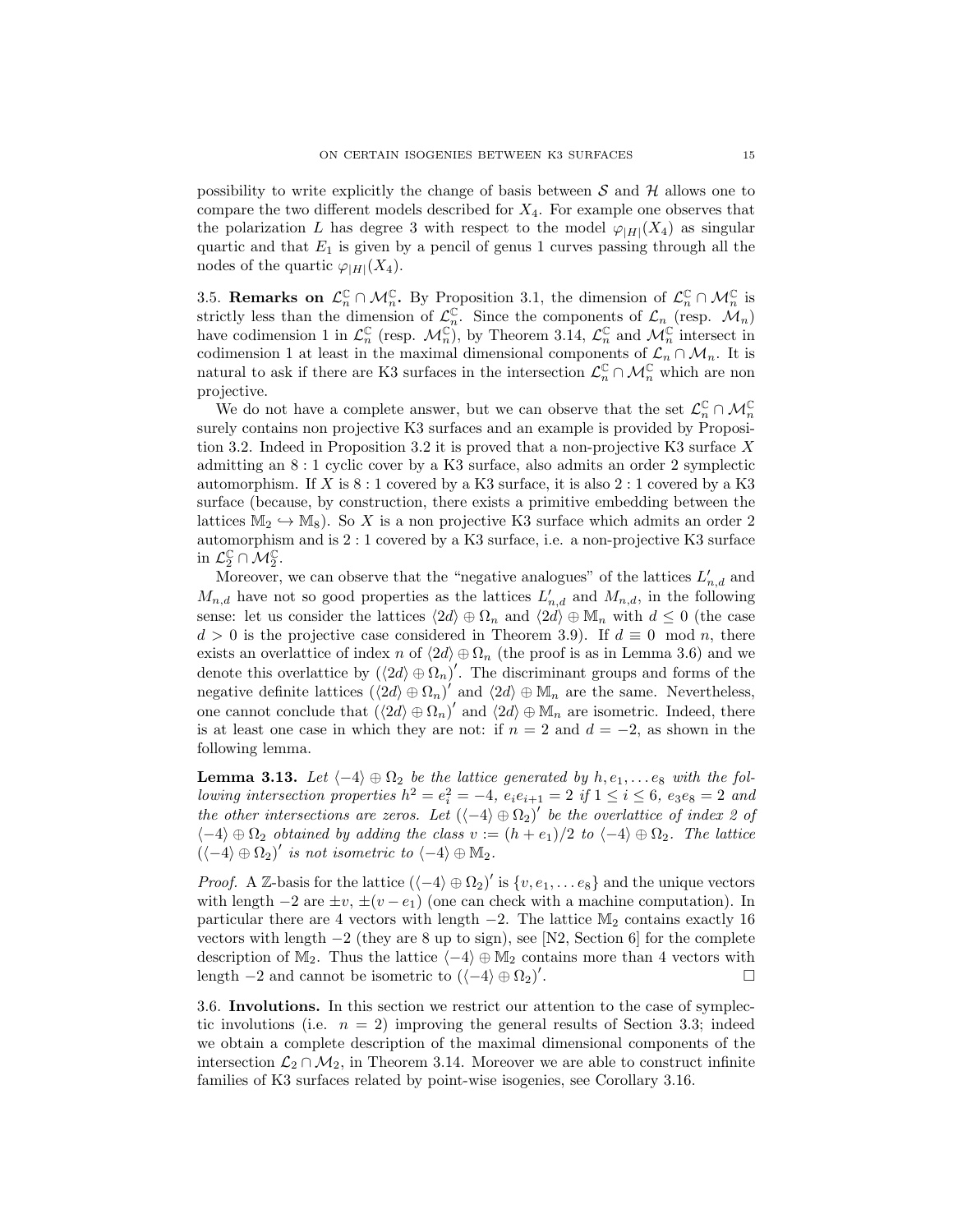**Theorem 3.14.** A K3 surface Y such that  $Y \in \mathcal{M}_2$  and  $\rho(Y) = 9$  admits a symplectic involution if and only if  $NS(Y) \simeq M_{2d,2}(\simeq L'_{2d,2})$ .

A K3 surface X such that  $X \in \mathcal{L}_2$  and  $\rho(X) = 9$  admits a 2 : 1 cover by a K3 surface if and only if  $NS(X) \simeq L'_{2d,2}(\simeq M_{2d,2}).$ 

So the only maximal dimensional components in  $\mathcal{L}_2 \cap \mathcal{M}_2$  are  $\mathcal{P}(M_{2d,2})$  for any  $d \in \mathbb{N}_{>0}$ .

*Proof.* By Theorem 3.9  $M_{2d,2} \simeq L'_{2d,2}$  and thus if  $NS(Y) \simeq M_{2d,2}$ , then Y admits a symplectic involution. Similarly if  $NS(X) \simeq L'_{2d,2}$ , X is contained in  $\mathcal{M}_2$ . It remains to prove that if a K3 surface is in  $\mathcal{L}_2 \cap \mathcal{M}_2$ , and its Picard number is 9, then its Néron–Severi cannot be isometric to  $M'_{e,2}$ , to  $M_{e,2}$  for an odd e or to  $L_{f,2}$ with  $f \in \mathbb{N}_{>0}$ . The argument is similar to that of Proposition 3.10.

By Proposition 2.18, if  $Y \in \mathcal{M}_2$  its Néron–Severi group is either isometric to  $M_{e,2}$  or to  $M'_{2e,2}$ . By Proposition 2.17 if  $X \in \mathcal{L}_2$ , its Néron–Severi group is either isometric to  $L_{d,2}$  or to  $L'_{2d,2}$ . So if a K3 surface has both properties (i.e. it is in  $\mathcal{L}_2 \cap \mathcal{M}_2$  and has Picard number 9), its Néron–Severi group is isometric both to a lattice in  $\{M_{e,2}, M'_{2e,2}\}\$  and to a lattice in  $\{L_{d,2}, L'_{2d,2}\}\$ . Hence we are looking for pairs of lattices, one in  $\{M_{e,2}, M'_{2e,2}\}\$  and one in  $\{L_{d,2}, L'_{2d,2}\}\$ , which are isometric. If two lattices are isometric, they have the same length. We observe that  $l(M_{e,2}) =$  $1 + l(\mathbb{M}_2) = 7, l(M'_{2e,2}) = 1 + l(\mathbb{M}_2) - 2 = 5, l(L_{d,2}) = 1 + l(\Omega_2) = 9, l(L'_{2d,2}) = 1$  $1 + l(\Omega_2) - 2 = 7$ . In particular, the unique possible pair of lattices as required is given by  $\{M_{e,2}, L'_{2d,2}\}$ . Since the discriminant of two isometric lattices is the same, one obtains that  $e = 2d$ .

By Theorem 3.9 we know that there are K3 surfaces  $X \in \mathcal{L}_n \cap \mathcal{M}_n$  with minimal possible Picard number. Thus we know that there exists a surface  $Z \in \mathcal{L}_n$  which is a  $n:1$  cyclic cover of  $X$  (and also a surface Y which is  $n:1$  cyclically covered by X). But for  $n \neq 2$ , we do not know if the K3 surface Z is also contained in  $\mathcal{M}_n$ , because we do not know its Néron–Severi group. If  $n = 2$ , the situation is different, thanks to Proposition 2.19. Indeed by Proposition 2.19, one obtains the following corollary, which says that if Z is a 2 : 1 cover of a K3 surface X in  $\mathcal{L}_2 \cap \mathcal{M}_2$ , then Z itself is contained in  $\mathcal{L}_2 \cap \mathcal{M}_2$ .

Corollary 3.15. Let Y and  $\hat{Y}$  be two K3 surfaces in  $\mathcal{M}_2$  with Picard number 9. They are isogenous by a chain of quotients by involutions if and only if one of the following equivalent conditions holds:

(i)  $NS(Y) \simeq M_{d,2}$ ,  $NS(\hat{Y}) = M_{e,2}$ , and there exists  $m \in \mathbb{N}_{>0}$  such that either  $d = 2^m e$  or  $e = 2^m d;$ 

(ii)  $T_Y \simeq U \oplus U \oplus M_2 \oplus \langle -2d \rangle$ ,  $T_{\hat{Y}} \simeq U \oplus U \oplus M_2 \oplus \langle -2e \rangle$  and there exists  $m \in \mathbb{N}_{>0}$ such that either  $d = 2^m e$  or  $e = 2^m d$ .

*Proof.* We can assume that Y is obtained by iterated quotients from Y. Then Y admits a symplectic involution  $\sigma$  and, by Theorem 3.14, there exists an even d such that  $NS(Y) \simeq M_{d,2} \simeq L'_{d,2}$ . So Y is the cover of a K3 surface Z with Néron–Severi group  $M_{d/2,2}$  (by Proposition 2.19). If  $d/2$  is odd, then the process stops and  $\hat{Y}$ is necessarily Z; otherwise,  $NS(Z) \simeq M_{d/2,2} \simeq L'_{d/2,2}$  and Z is the cover of a K3 surface  $Z$  with Néron–Severi group  $M_{d/4,2}$ . Iterating, if possible, this process m times, one obtains K3 surfaces with Néron–Severi group isometric to  $M_{d/2^m,2}$ . In particular, one never obtains lattices isometric to  $M'_{e,2}$  (for any e) as Néron–Severi groups of a K3 surface obtained by iterated quotients from Y .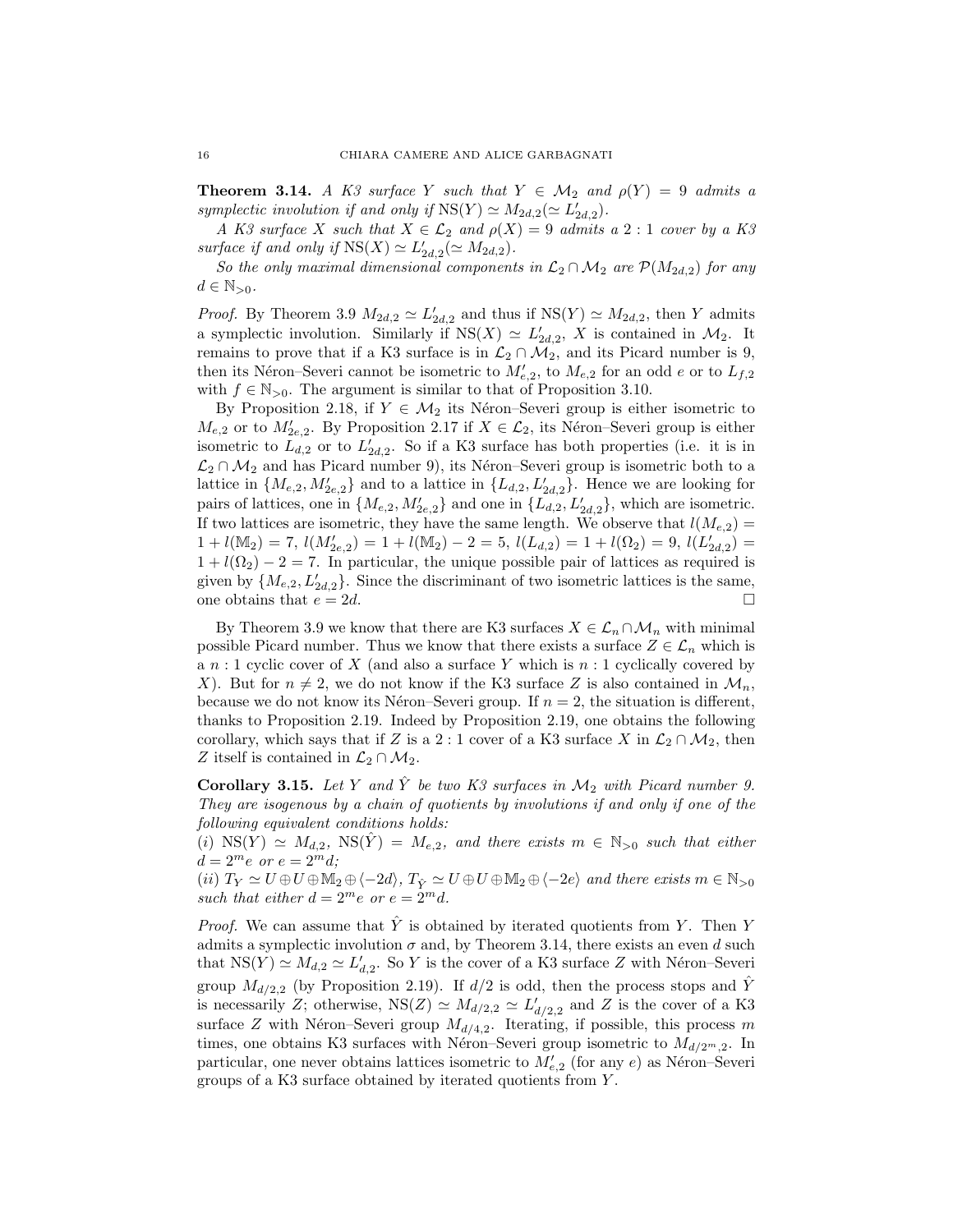Vice versa, if  $NS(\hat{Y}) \simeq M_{e,2}$  for a certain e,  $\hat{Y}$  is covered by a K3 surface W with  $NS(W) \simeq L'_{2e,e} \simeq M_{2e,2}$  (by Proposition 2.19). So W is a K3 surface, 2 : 1 covered by a K3 surface with Néron–Severi group isometric to  $L'_{4e,e} \simeq M_{4e,2}$ . Reiterating this process m times one obtains that  $\hat{Y}$  is isogenous to a K3 surface whose Néron– Severi lattice is isometric to  $M_{2m_{e,2}}$ .

The equivalent statement for the transcendental lattice follows by the fact that if the Néron–Severi group of a K3 surface is isometric to  $M_{d,2}$ , then its transcendental lattice is isometric to  $U \oplus U \oplus M_2 \oplus \langle -2d \rangle$ . Indeed, the discriminant form of the latter is minus the discriminant form of  $M_{d,2}$ , because the discriminant group of  $\mathbb{M}_2$ is  $(\mathbb{Z}/2\mathbb{Z})^{\oplus 6}$  and so  $q_{\mathbb{M}_2} = -q_{\mathbb{M}_2}$ . Moreover in this case the transcendental lattice is uniquely determined by its genus.

We determined an infinite number of infinite series of K3 surfaces of Picard number 9 related by iterated quotients by symplectic involutions. More precisely we prove the following.

**Corollary 3.16.** For every  $d \in \mathbb{N}_{>0}$  and  $m \in \mathbb{N}$ , if  $Y_0 \in \mathcal{P}(M_{d,2})$  there exists a K3 surface  $Y_m \in \mathcal{P}(M_{2^m d,2})$  with an isogeny of degree  $2^m$  to  $Y_0$ . If  $Y_0$  is very general, i.e.  $NS(Y_0) \simeq M_{d,2}$ , the transcendental lattice of  $Y_m$  is  $T_{Y_m} \simeq U \oplus U \oplus U$  $\mathbb{M}_2 \oplus \langle -2^{m+1}d \rangle.$ 

*Proof.* If  $Y_0 \in \mathcal{P}(M_{d,2})$ , then it is 2 : 1 covered by a K3 surface  $Y_1$ , by Theorem 2.11. By [GSar2, Remark after Corollary 2.2],  $Y_1 \in \mathcal{P}(L'_{2d,2})$  and by Theorem 3.14 this is equivalent to  $Y_1 \in \mathcal{P}(M_{2d,2})$ . By iterating this process m times, we obtain a K3 surface  $Y_m \in \mathcal{P}(M_{2^m d,2})$  which is a  $2^m : 1$  cover of  $Y_0$ . The statement for very general  $Y_0$  follows directly from Corollary 3.15.

Remark 3.17. Corollary 3.16 says that there are infinite towers of families of K3 surfaces, one for each odd  $d > 0$ :

$$
\cdots \longrightarrow \mathcal{P}(M_{16d,2}) \longrightarrow \mathcal{P}(M_{8d,2}) \longrightarrow \mathcal{P}(M_{4d,2}) \longrightarrow \mathcal{P}(M_{2d,2}) \longrightarrow \mathcal{P}(M_{d,2})
$$

where arrows refer to point-wise defined isogenies of degree 2. So, denoted by  $Y_k$  a very general K3 surface in  $\mathcal{P}(M_{2^kd,2}), Y_k$  is isogenous to a K3 surface  $Y_h \in$  $\mathcal{P}(M_{2h,d,2})$  and the rational motives of  $Y_k$  and  $Y_h$  are isomorphic, see [Huy2], [L],  $|P|$ .

In particular,  $Y_k$  and  $Y_h$  are isogenous but not Hodge isogenous if  $|k - h| \equiv 1$ mod 2 and they are isogenous and Hodge isogenous if  $|k - h| \equiv 0 \mod 2$ .

The transcendental lattice of  $Y_{m+2}$  is

$$
T_{2^{m+2}d} := U^{\oplus 2} \oplus \mathbb{M}_2 \oplus \langle -2^{m+2}d \rangle.
$$

The lattice  $T_{2^md}$  is an overlattice of finite index of  $T_{2^m+2d}$  such that  $T_{2^md}/T_{2^{m+2}d} \simeq$  $\mathbb{Z}/2\mathbb{Z}$ . As a consequence,  $Y_{m+2}$  can be interpreted as moduli spaces of twisted sheaves on  $Y_m$ . On the contrary, it is not possible to realize  $Y_{m+2}$  as moduli space of twisted sheaves on  $Y_{m+1}$ , since, by [M1, Corollary 6.5], this would imply the existence of a Hodge isometry between  $T_{2^{m+2}d} \otimes \mathbb{Q}$  and  $T_{2^{m+1}d} \otimes \mathbb{Q}$ , in contradiction with Proposition 2.22.

#### **REFERENCES**

[BSV] S. Boissière, A. Sarti, D.C. Veniani, On prime degree isogenies between K3 surfaces, Rend. Circ. Mat. Palermo (2) 66 (2017), 3–18.